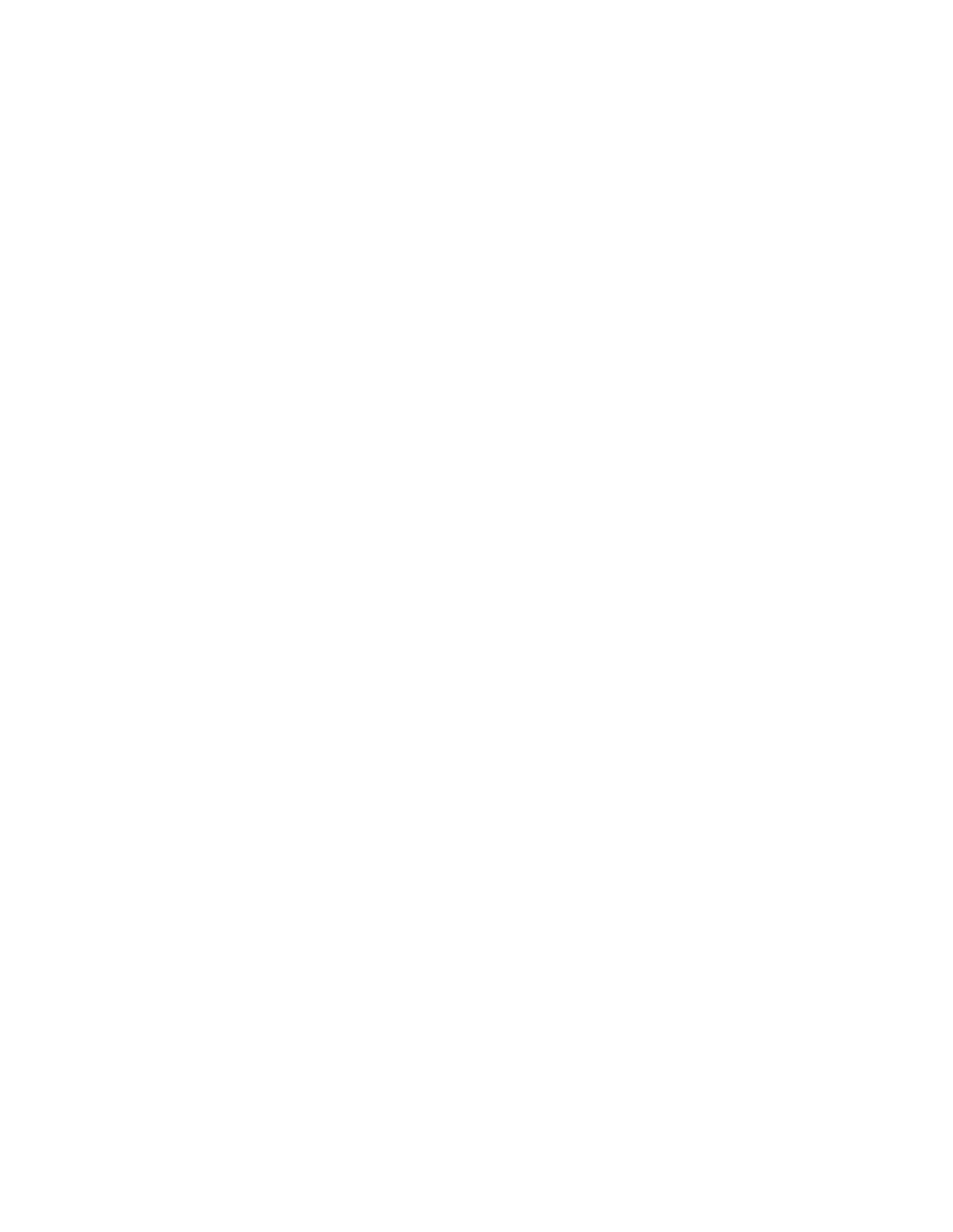## **Acknowledgements**

The Canadian Council for Aviation & Aerospace (CCAA) wishes to express appreciation for the contribution of the many individuals who directly or indirectly contributed to this publication.

CCAA with assistance of Canadore College of Applied Arts and Technology developed this Aviation and Aerospace Orientation Program Essential Skills Workbook. Special thanks go to Deidre Bannerman, Project Leader in the Learning Innovation and Development department at Canadore for coordinating the project; Debbie Bridge and Wendy Hillis for proofing and editing; Debbie Porter Norman, Graphic Designer, for creating the covers and layout; and content experts, Don Dell, Michel Chenier and Karen Wickett for providing the workbook content, which was invaluable to the success of this endeavour.

We would like to thank those individuals who participated in the collaborative survey/interview process. These participants came from colleges with CCAAaccredited courses (Canadore College, Centennial College, Red River College – Stevenson Aviation and Aerospace Training Centre, Southern Alberta Institute of Technology); Aviation and Aerospace Orientation Program secondary schools (Bradford District High School, Steveston-London Secondary School, Georges Vanier Secondary School, Holy Cross Catholic Academy, John Paul II Catholic Secondary School, R.D. Parker Collegiate, Technical Vocational High School and West Ferris Secondary School); and industry (Aveos). Their input was used by the developers to prepare the content and address the Essential Skills in most need of attention.

Special acknowledgement is extended to the CCAA Youth Initiatives Advisory Committee members who provided essential feedback in the review of the draft materials.

Finally, we would like to express our gratitude to the industry companies/organizations who contributed to this workbook and the Authentic Workplace Materials by granting us permission to reproduce their documentation. Thank you to: Air Canada, Algonquin Flight Centre, Bell Helicopter, Federal Aviation Administration, Flight Safety Foundation, Gateway Helicopters Ltd., Helicopters Canada, International Air Transport Association, Recochem, SkillPlan, Transport Canada, and VIH Helicopters Ltd.

This project is funded by the Government of Canada's Sector Council Program.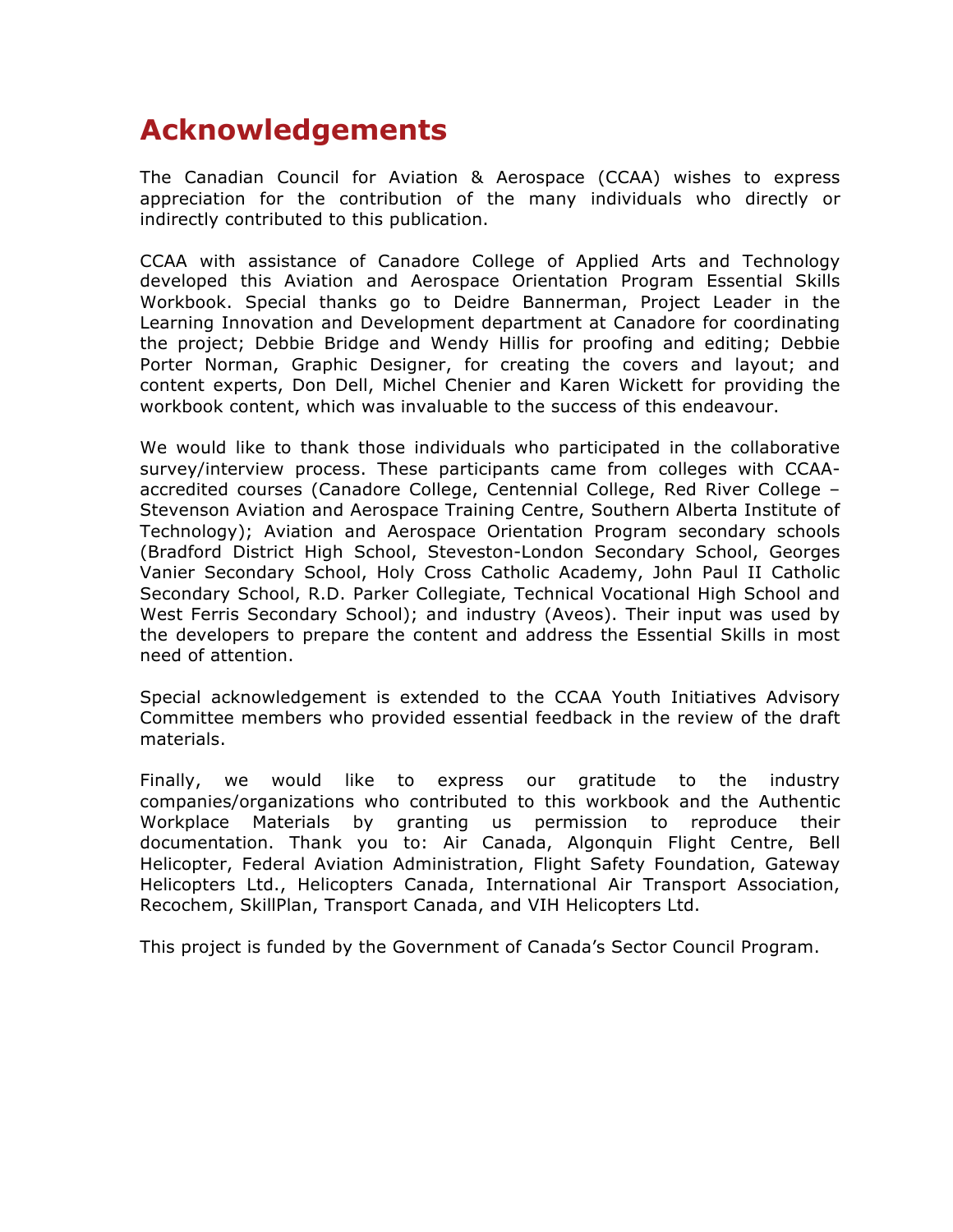## **Using the Aviation and Aerospace Orientation Program Essential Skills Workbook**

The Aviation and Aerospace Orientation Program Essential Skill workbook is not intended for use as a self-directed independent learning tool. It has been designed to augment the Aviation and Aerospace Orientation Program curriculum and support the learner in attaining Essential Skills that are paramount for success in the workforce. The activities serve to strengthen foundational skills and reinforce basic concepts.

There may be activities in the workbook that require students to solve mathematical calculations or respond with a long passage. While there is space allotted for the activities within the workbook, it may be necessary for the student to work on a separate page/notebook.

Where applicable the workbook is accompanied by an Answer Guide containing sample answers/responses. These Answer Guides also cross-reference the workbook topics to the Aviation and Aerospace Orientation Program curriculum.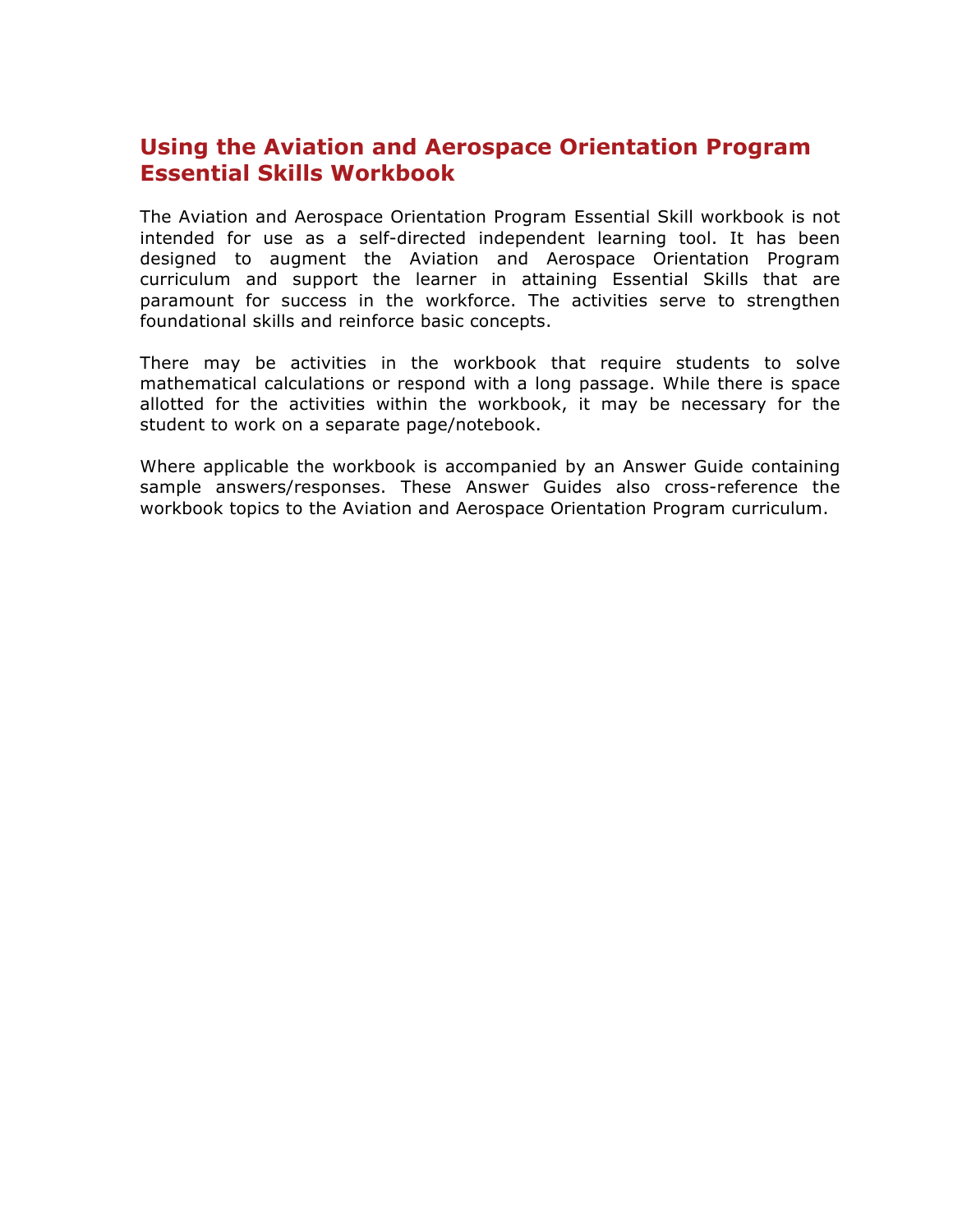

## **Table of Contents**

| Section Two: Reading and Interpreting Regulatory Documents7           |  |
|-----------------------------------------------------------------------|--|
| Reading and Interpreting Regulatory Documents 7                       |  |
|                                                                       |  |
|                                                                       |  |
| CARs Part III, Subpart 3-Aircraft Rescue and Firefighting at Airports |  |
|                                                                       |  |
|                                                                       |  |
| Activity 2-2 - Practice Reading the CARs  12                          |  |
|                                                                       |  |
| Activity 2-3 - Reading Regulatory Documents  15                       |  |
|                                                                       |  |
| Activity 2-4 - Reading Regulatory Documents  16                       |  |
|                                                                       |  |
| Activity 2-5 - Reading Regulatory Documents  18                       |  |
| Section Three: Reading and Interpreting Technical and Safety          |  |
|                                                                       |  |
|                                                                       |  |
| Activity 3-1 - Reading Technical Documents  20                        |  |
|                                                                       |  |
|                                                                       |  |
|                                                                       |  |
|                                                                       |  |
|                                                                       |  |
|                                                                       |  |
|                                                                       |  |
|                                                                       |  |
|                                                                       |  |
|                                                                       |  |
|                                                                       |  |
|                                                                       |  |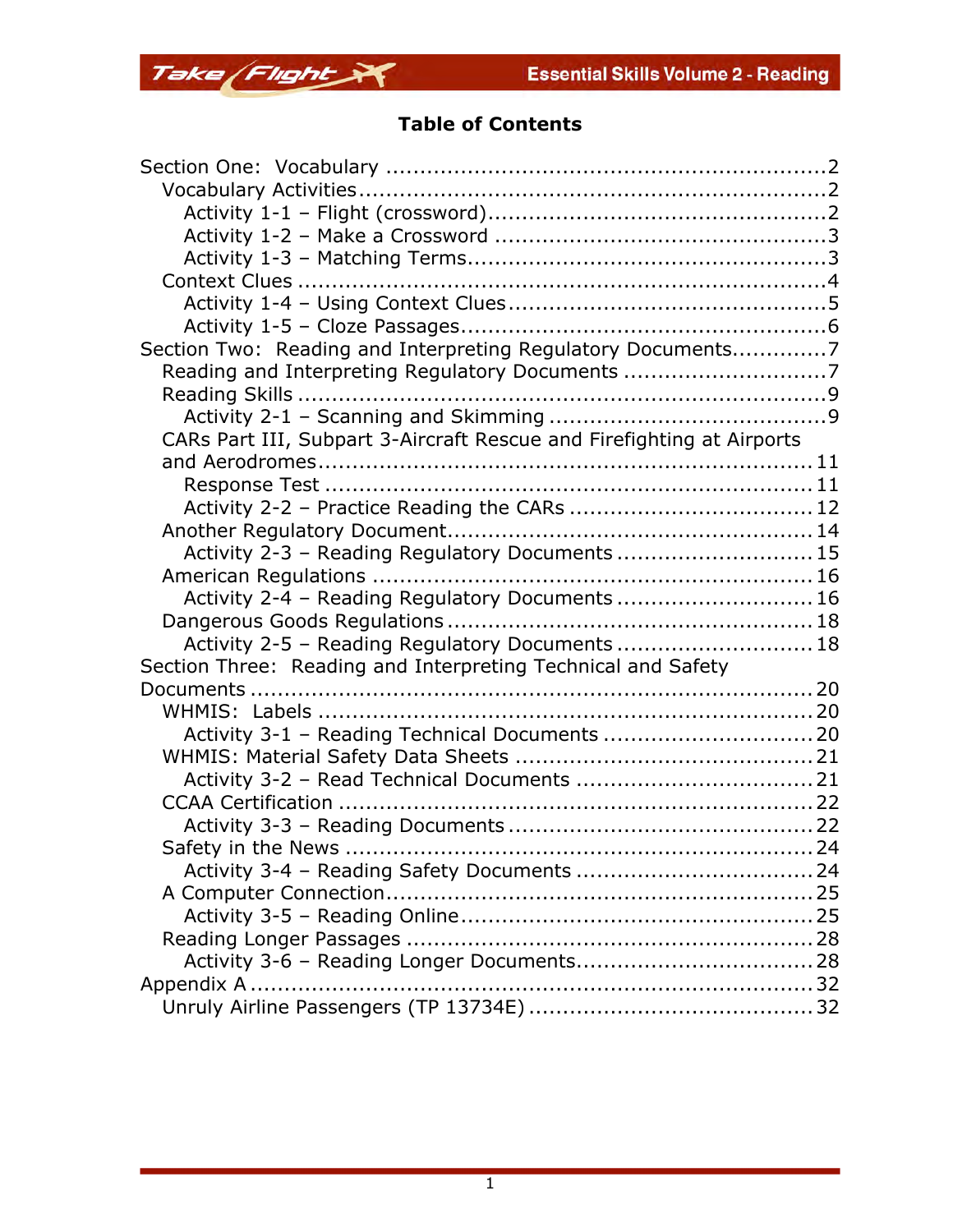

### **Section One: Vocabulary**

Human Resources and Skills Development Canada has determined that being able to effectively read and use regulatory documents in the workplace is an "Essential Skill" that every student should develop.



#### **ACROSS**

- 2 A smooth covering over a joint to reduce drag
- 6 A resistance to turning or twisting
- 8 The force that pushes the aircraft upward
- 11 A condition of rotorwing flight in which the rotors are turned by aerodynamic action rather than engine power
- 13 The force that opposes thrust
- 14 The pilot's compartment of an aircraft
- 15 The moveable vertical control surface used to rotate the airplane about its vertical axis

#### **DOWN**

- 1 The transparent cover for the airplane's cockpit
- 3 A condition of uncoordinated flight. The plane moves toward the outside of the turn
- 4 A streamlined surface that converts air resistance into lift
- 5 The foremost edge of an airfoil section
- 7 A horizontal, moveable control surface on the tail of an aircraft
- 9 The force that moves the aircraft forward
- 10 The force that pulls the aircraft toward earth
- 12 The rotation of an airplane about its lateral axis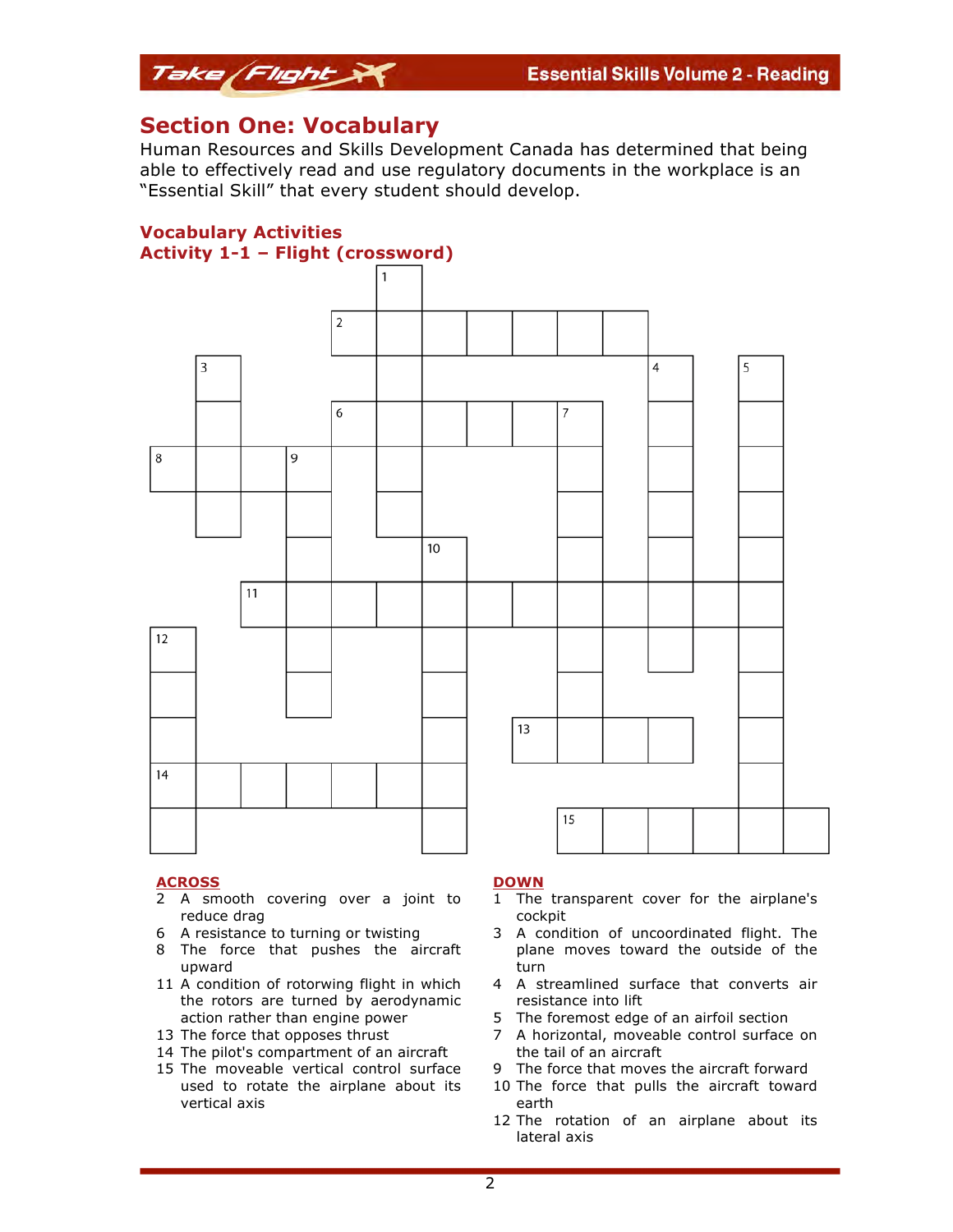



#### **Activity 1-2 – Make a Crossword**

#### **Make a Crossword**

- 1. Choose a partner.
- 2. Collect 15 aviation terms and their definitions.
- 3. Look in glossaries, texts, magazines or online.
- 4. Go to www.puzzle-maker.com/CW/
- 5. Follow the directions to make your own crossword puzzle.
- 6. Print your puzzle and the solution.
- 7. Submit the printouts to your teacher for photocopying.
- 8. Complete puzzles produced by other pairs of students.

| Term            | <b>Definition</b><br><b>Number</b> |     | <b>Definition</b>                                                                                                                                                                    |
|-----------------|------------------------------------|-----|--------------------------------------------------------------------------------------------------------------------------------------------------------------------------------------|
| throttle        |                                    | 1.  | Locating and diagnosing breakdowns or<br>malfunctions in equipment.                                                                                                                  |
| trailing edge   |                                    | 2.  | A device used to disrupt lift by changing<br>the airflow over an aerodynamic surface.                                                                                                |
| fastener        |                                    | 3.  | A coil consisting of a number of loops of<br>wire to carry electric current.                                                                                                         |
| scale           |                                    | 4.  | A device such as a rivet or bolt used to<br>connect two objects.                                                                                                                     |
| strut           |                                    | 5.  | The valve in a carburetor or fuel control<br>unit determining the amount of fuel-air<br>mixture fed to the engine.                                                                   |
| bulkhead        |                                    | 6.  | Oxide formed on metal by chemical action<br>of the surface metal with oxygen.                                                                                                        |
| spoiler         |                                    | 7.  | A structural partition which usually<br>divides a fuselage or wing into bays                                                                                                         |
| fatigue         |                                    | 8.  | The aft edge of an airfoil or wing.                                                                                                                                                  |
| troubleshooting |                                    | 9.  | The condition leading to the progressive<br>fracture of a material, which begins at a<br>point of high stress concentrations or a<br>defect, and increases under repeated<br>cycles. |
| solenoid        |                                    | 10. | The external bracing on a non-cantilever<br>airplane.                                                                                                                                |

#### **Activity 1-3 – Matching Terms**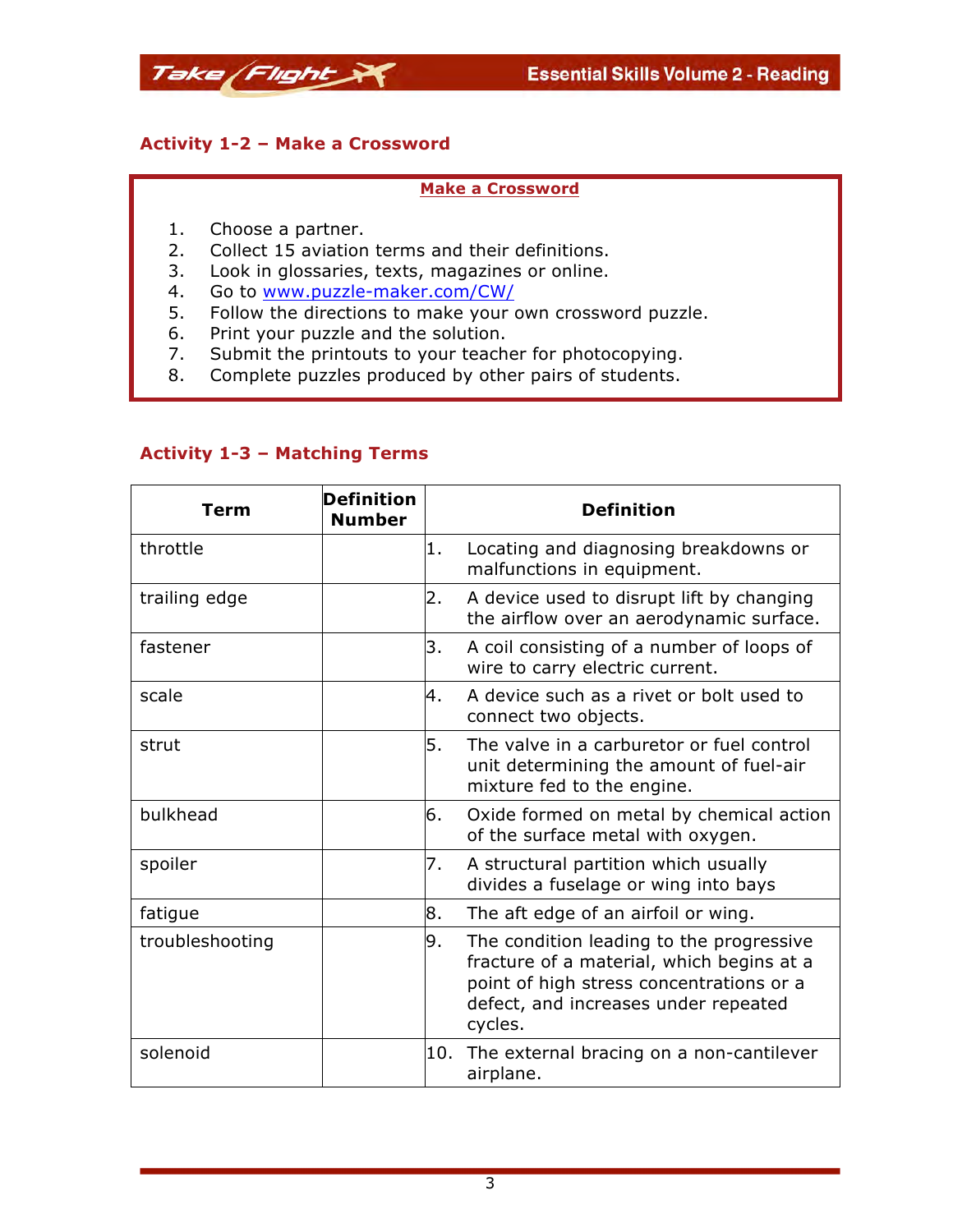

Sometimes you can figure out what a word means by the way it is used in the sentence or paragraph. Four kinds of clues follow:

#### **1. Defining the Term**

Take Flight

The definition or meaning of a difficult word is often given within a few sentences of its use.

On the CCAA website, under the heading "What is CCAA Certification?" the term "Certification" is defined as follows:

**Example:** Certification is documented proof that an individual has met the requirements of a particular occupation and possesses the necessary knowledge, skills and abilities for the job.

#### **2. Restating the Meaning**

The meaning of an unfamiliar word might be restated in a simpler way immediately following the use of the word. A restatement is normally set off by two commas.

**Example**: Ailerons, primary control surfaces located near the wing tip, are operated by the lateral motion of the control wheel.

#### **3. Using a Synonym**

A synonym is a word that means the same as the original word. Shortly after using a challenging word like "toxic", an author might use the synonym "poisonous" to make the meaning of "toxic" easier to understand.

**Example:** Toxic substances cannot be stowed in an aircraft compartment with items intended to be food for animals or humans. Poisonous substances may be loaded in one closed unit load device if the foodstuff is loaded in another closed unit load device.

#### **4. Using an Antonym**

An antonym is a word meaning opposite to the word in question. An opposite idea could be a word or a phrase. The antonym for "ambiguous" is "clear".

**Example:** Transport Canada cautions readers to call for help if the meaning of legislation is ambiguous. Action should only be taken if the meaning of the legislation is clear.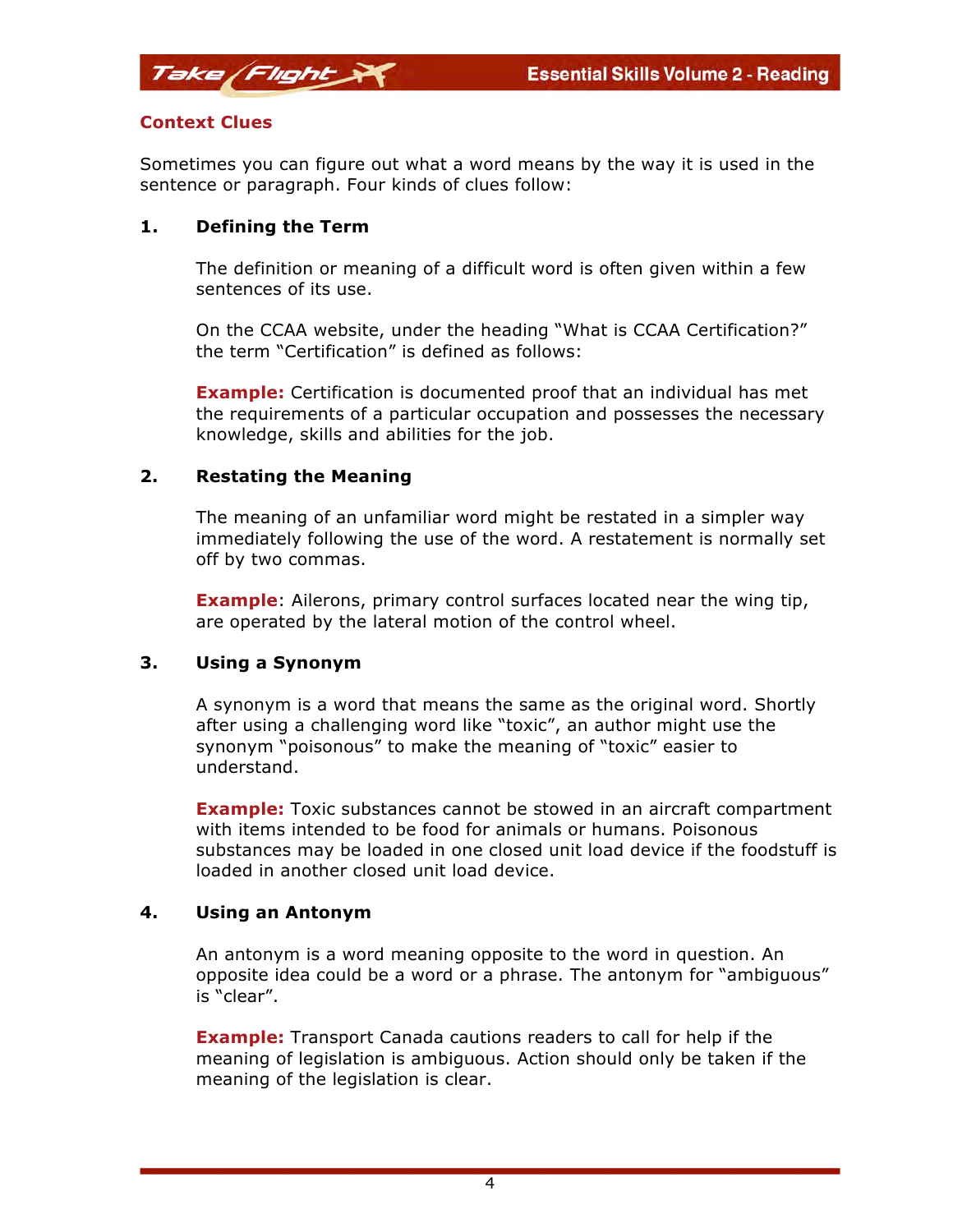#### **Activity 1-4 – Using Context Clues**

Take Flight

Write the meaning of the underlined words, and name the context clue used.

- 1. The old airplane showed many signs of abrasion. This wearing away of surface material was due to the sandstorms the plane had weathered.
- 2. Only approved parts may be used to repair this engine. Approved parts for installation on aircraft are those, which are manufactured and certified by a production certificate holder for a type of certified product.
- 3. Coning, the upward bending of the blades of a helicopter rotor in flight, is caused by the combined forces of lift and centrifugal force.
- 4. The extreme heat caused the components to coalesce. They won't split up now, even if the substance cools.
- 5. Please check out the engine cowling. I believe that housing was damaged when we hit the birds.
- 6. The empennage, the tail section of an aircraft, consists of vertical and horizontal stabilizers, elevators, rudder and necessary tabs.
- 7. Drag is an aerodynamic force on a body acting parallel and opposite to the relative wind.
- 8. In an emergency, passengers may egress from the rear but under normal circumstances they will enter and egress from the front of the plane.
- 9. Because of the impurities present, this metal is hard, rigid, and has little tensile strength. We will not be using it in our production because of this embrittleness.
- 10. The fin, the vertical stabilizer of an aircraft to which the rudder is hinged, provides directional control.
- 11. If the anomalies in radiographs are not correctly interpreted, these deviations from the norm could cause a fatal accident.
- 12. Ascend to 3000 feet. Once you have climbed to 3000, I'll give you further instructions.
- 13. If supersonic speed is faster than the speed of sound, then subsonic must be slower.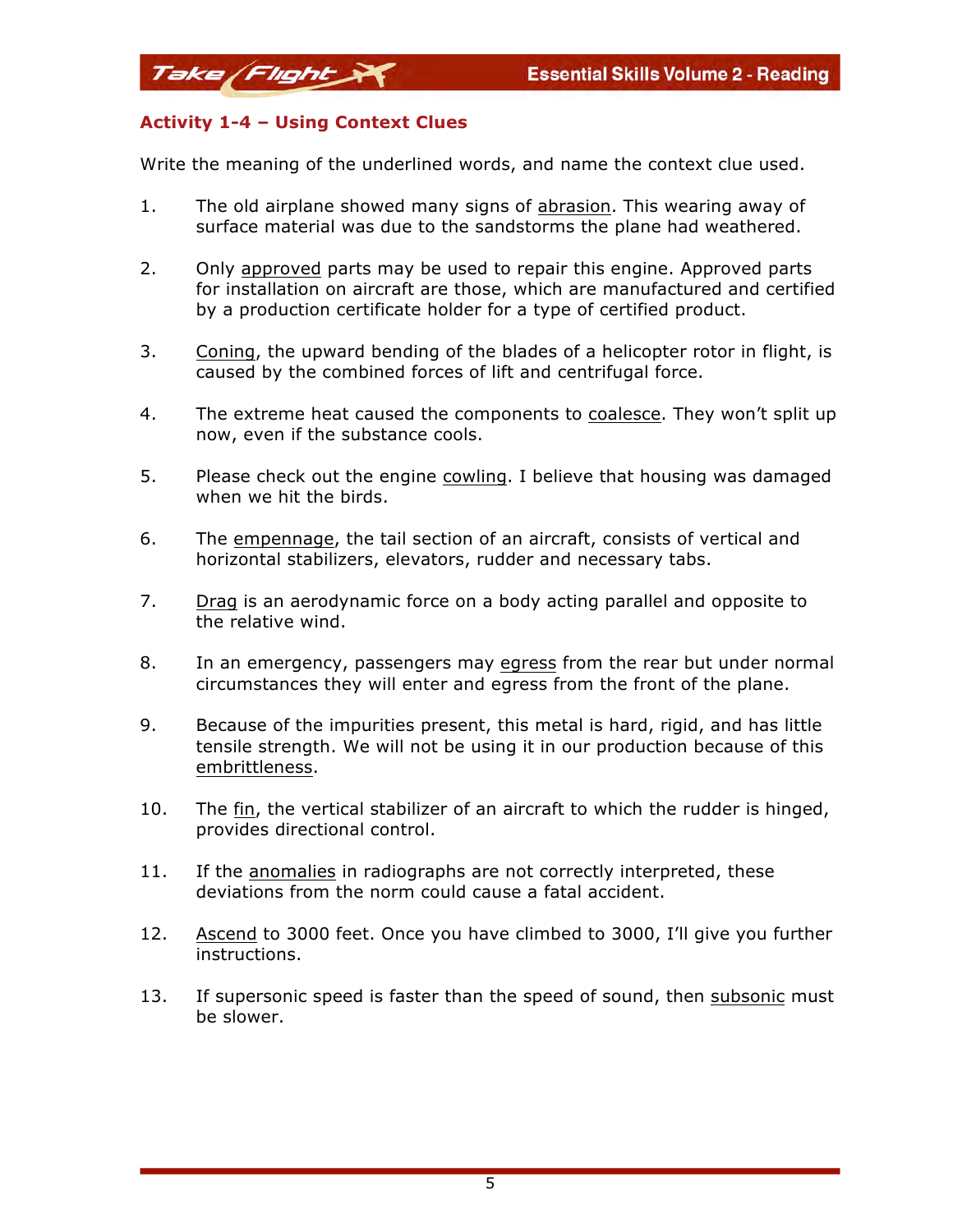#### **Activity 1-5 – Cloze Passages**

Take Flight

The following passages have been taken from a Transport Canada Aviation Safety Letter, Issue 2/2004. Fill in the blanks using the words from the word bank below each passage.

#### **1. Weight and Balance of Aircraft**

|                                                                                  | Weight and balance factors are critical to the safe ____________ of an aircraft.   |
|----------------------------------------------------------------------------------|------------------------------------------------------------------------------------|
|                                                                                  | Weight and balance refer to the ______________ of an aircraft and the location of  |
|                                                                                  | the centre of ____________. Aircraft are designed to operate within certain weight |
| and ____________ limits.                                                         |                                                                                    |
| Air operators must comply with Transport __________ weight and balance           |                                                                                    |
| requirements for safe takeoffs and ___________, as well as for maintaining       |                                                                                    |
|                                                                                  | control of the aircraft during _____________. The Canadian Aviation Regulations    |
|                                                                                  |                                                                                    |
|                                                                                  | every phase of flight, the __________ restrictions and weight and balance of       |
| the aircraft _____________ to the limitations specified in the approved aircraft |                                                                                    |
| $flight$ _____________.                                                          |                                                                                    |

### **Word Bank**

| $\  \cdot \ $ conform | • balance | $\cdot$ flight | • operation |
|-----------------------|-----------|----------------|-------------|
| $\blacksquare$ • load | • Canada  | $\cdot$ flying | • manual    |
| $\ \cdot\ $ landings  | weight    | • gravity      |             |

#### **2. Ballistic Recovery System Parachutes: The Lifesaver**

The very \_\_\_\_\_\_\_\_\_ and lightweight parachute is located in a special \_\_\_\_\_\_\_\_\_\_ close to the aircraft or ultralight aircraft's centre of \_\_\_\_\_\_\_\_\_. It is propelled out of the canister by a state of the line ocket motor and deploys at various \_\_\_\_\_\_\_\_\_\_, depending on the height of the aircraft, to preclude any \_\_\_\_\_\_\_\_\_\_ failure of the canopy. The pilot manually deploys the by pulling a handle. Flying small aircraft is no ordinary and has to be taken seriously as it is most \_\_\_\_\_\_\_\_\_\_\_\_ of mistakes. **Word Bank**

| • undertaking | • gravity                                                  | • small       |
|---------------|------------------------------------------------------------|---------------|
| • speeds      | • system                                                   | • canister    |
| '• solid      | • structural                                               | • unforgiving |
|               | (Baccagos roprinted with normission from Transport Canada) |               |

(Passages reprinted with permission from Transport Canada)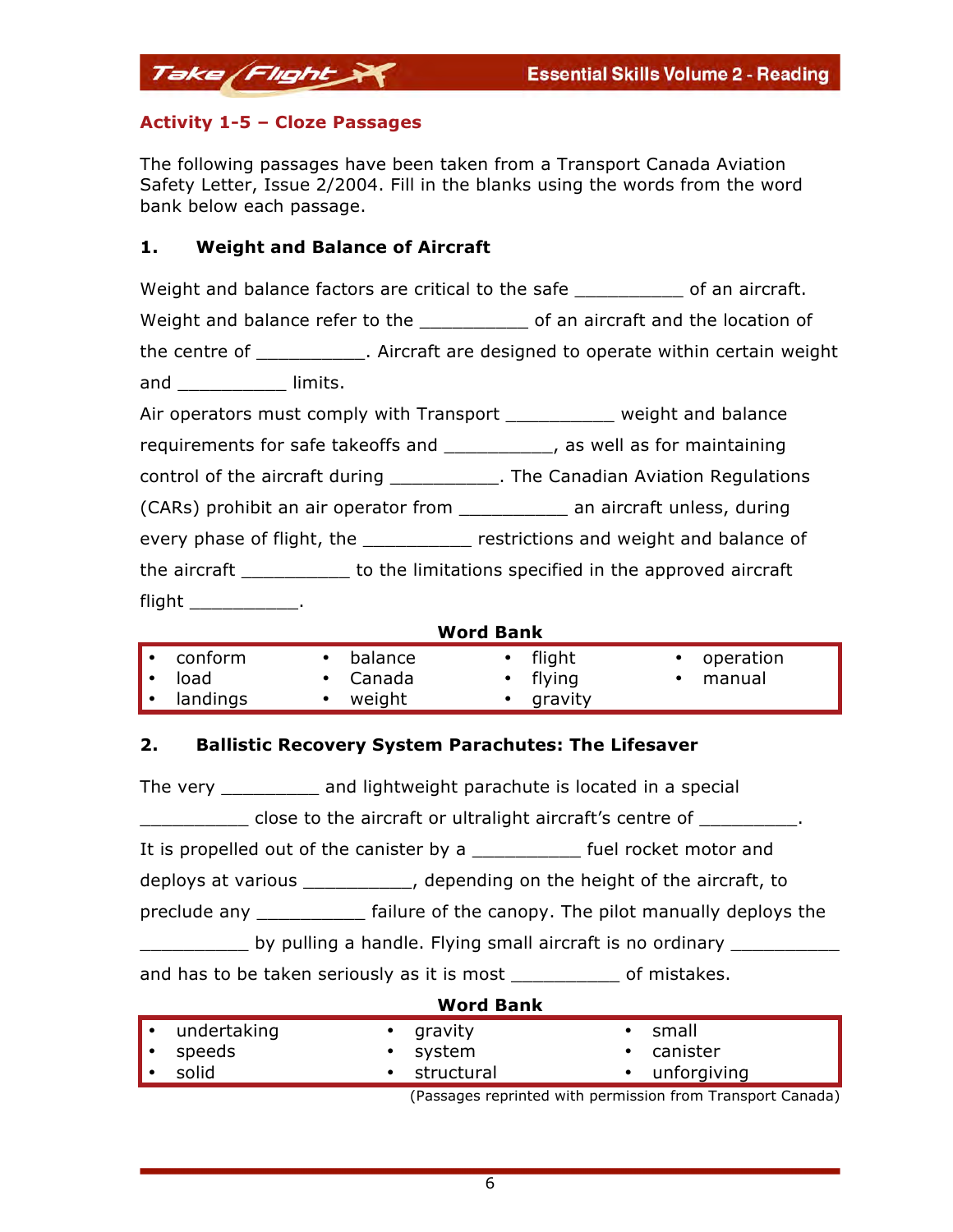## **Section Two: Reading and Interpreting Regulatory Documents**

#### **Reading and Interpreting Regulatory Documents**

Regulations are rules that have the force of law. In Canada, the aviation industry has been controlled since 1996 by the Canadian Aviation Regulations, also known as CARs.

On the Transport Canada website that contains general information about CARs, the principles under which CARs was developed are discussed.

> In keeping with Aviation Regulation's philosophy of a shared commitment with the aviation community to safety, the CARs include the following four regulatory principles:

1. Applying a Risk-based Approach to Regulation

The CARs were developed taking into account the safety risks inherent in aviation activities and the potential consequences of non-compliance. Consequently, commercial activities attract the greatest level of regulation while recreational aviation activities involve minimal regulation and encourage self-regulation. Similarly, the level of regulation differs amongst the types of commercial activities, for instance, the regulations for air taxi operations are much less onerous than those for commuter operations.

2. Minimizing the Regulatory Burden

In the CARs, regulations are based on identified needs and safety deficiencies. In so far as it is practicable, the regulations are also harmonized with those of the United States (FARs) and the European Union (JARs). The CARs are intended to be cost effective, allowing for technical innovation and business practices tailored to an operator's specific requirements.

3. Increasing the Delegation of Regulatory Authorities

The CARs recognize the extensive use of industry delegates to exercise a variety of regulatory authorities. Delegations are made based on need and cost-effectiveness and recognize the expertise in the private sector. Delegates are closely monitored by Transport Canada Aviation to ensure their continued competency.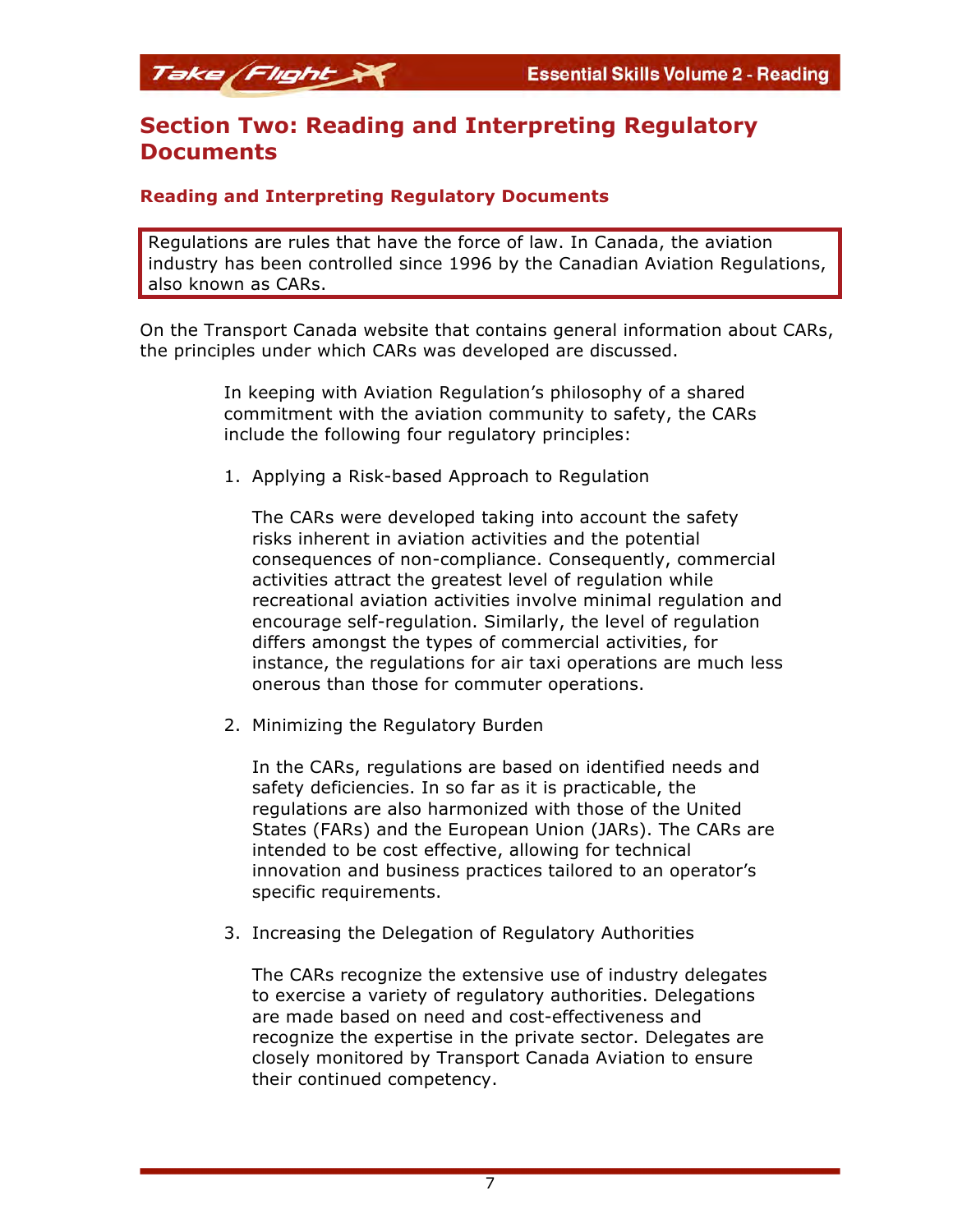4. Increasing Communication with the Aviation Community – Canadian Aviation Regulation Advisory Council (CARAC)

The CARs were developed in partnership with the aviation community through CARAC, which continues to play a pivotal role in ongoing rule making.

(CARs General Information, https://www.tc.gc.ca/eng/civilaviation/regserv/cars/geninfo-GeneralInfo-116.htm, Transport Canada, 2007. Reproduced with permission of the Minister of Public Works and Government Services Canada, 2009.)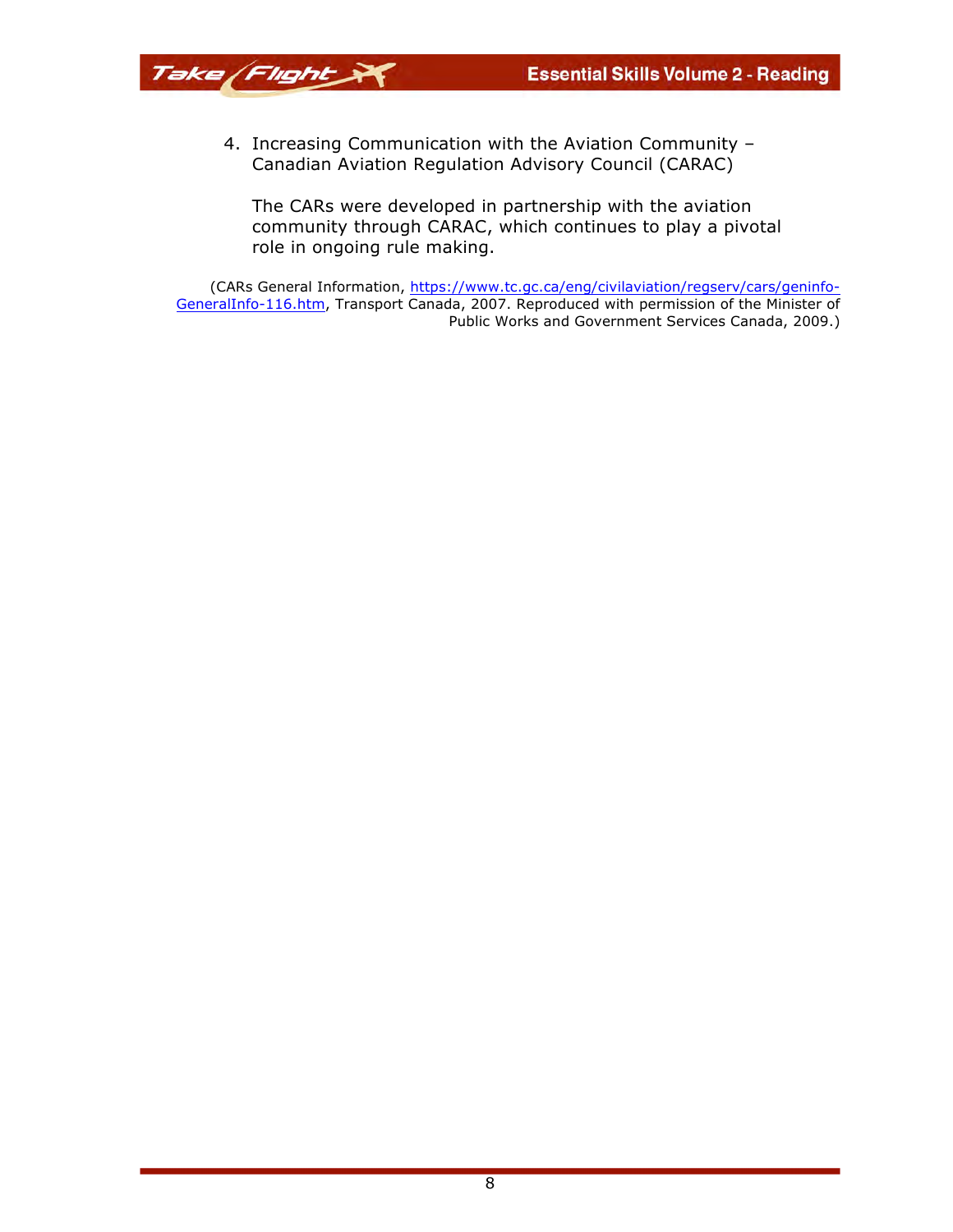

#### **Reading Skills**

**SCAN** to locate specific information by glancing over the text and using standard aids such as table of contents, index and glossary. Let your eyes scan quickly over the material, looking for particular key words.

**SKIM** for overall meaning by glancing through the text for its main features such as headings, subheadings, highlighted words, diagrams, tables, etc., to get a sense of the meaning.

#### **Activity 2-1 – Scanning and Skimming**

Answer the following questions by scanning for specific information or skimming the subheadings of the excerpt on the previous page.

- 1. In the philosophy of the Aviation Regulations, what is the main commitment that is being made?
- 2. What was the role of CARAC in developing CARs?
- 3. On what two factors have the regulations in the CARs been based?
- 4. Delegations are made based on what two factors?
- 5. Which activities require a higher level of regulation: commercial or recreational?
- 6. Which sector is encouraged to self-regulate: commercial or recreational?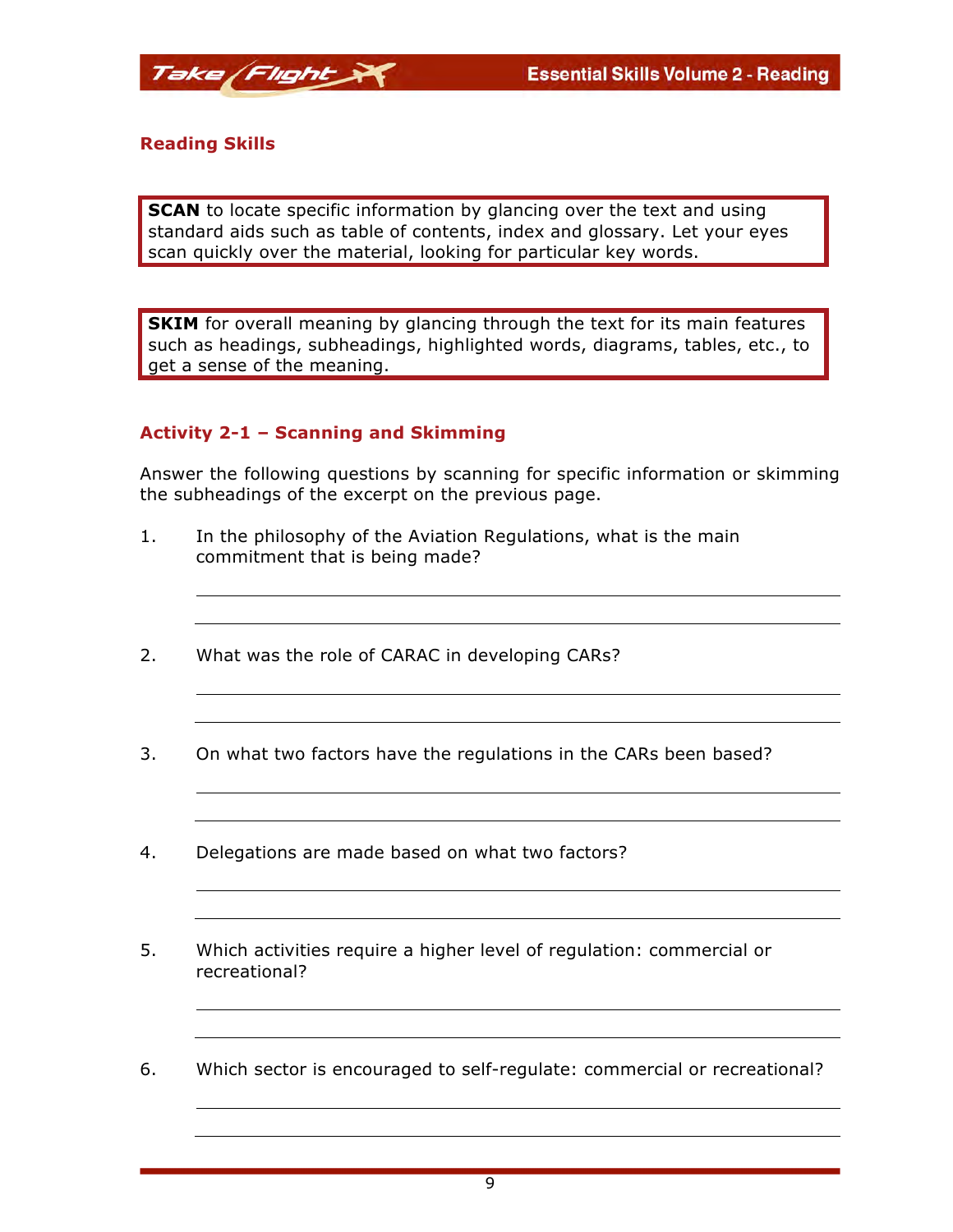- 7. The Federal Aviation Regulations govern aviation in what country?
- 8. Quote the phrase that proves that the CARs were not intended to make a huge profit.
- 9. Why does Transport Canada closely monitor delegates?

10. What further involvement has CARAC had beyond their participation in the development of the CARs?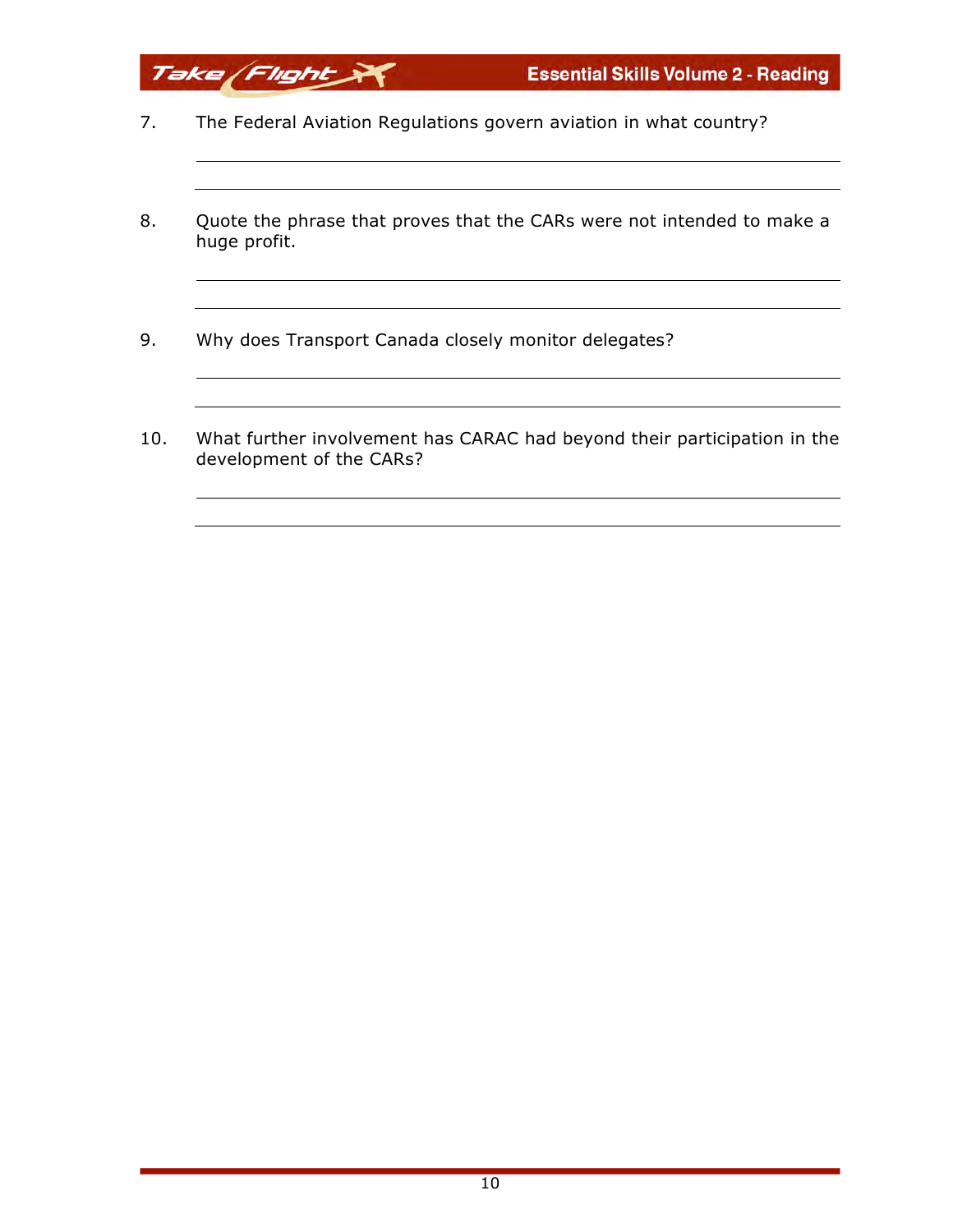#### **CARs Part III, Subpart 3-Aircraft Rescue and Firefighting at Airports and Aerodromes**

The material quoted on this page is a part of the Canadian Aviation Regulations Part III, Subpart 3, Division IV and relates to a response test.

#### **Response Test**

#### **303.18**

Take Flight

- 1. The operator of a designated airport or of a participating airport or aerodrome shall carry out a response test to evaluate the response time and effectiveness of the aircraft fire-fighting service required to be maintained during the hours of operation specified in section **303.04**
	- a. Every 12 months; and
	- b. At any time at the request of the Minister, where the Minister has reasonable grounds to believe that the aircraft fire-fighting service at the airport or aerodrome does not meet the requirements of this subpart.
- 2. The operator of a designated airport or of a participating airport or aerodrome shall give the Minister at least four weeks written notice of the date on which a response test is to be carried out.
- 3. The operator of a designated airport or of a participating airport or aerodrome shall provide the Minister with a copy of the results of a response test within 14 days after the date of the test.
- 4. A response test at a designated airport or at a participating airport or aerodrome has a satisfactory result if
	- a. Within three minutes after an alarm is sounded, aircraft firefighting vehicles in a number sufficient for applying the principal extinguishing agent at 50 percent of the total discharge capacity required by **section 303.09** are dispatched from their assigned position and, under optimum surface and visibility conditions at the airport or aerodrome, reach the midpoint of the farthest runway serving commercial passenger-carrying aircraft, or another predetermined point of comparable distance and terrain; and
	- b. Within four minutes after the alarm is sounded, any other aircraft fire-fighting vehicle required by section **303.09** reaches the location referred to in paragraph (a).
- 5. The operator of a designated airport or of a participating airport or aerodrome shall record the results of a response test and shall preserve the records for two years after the date of the test.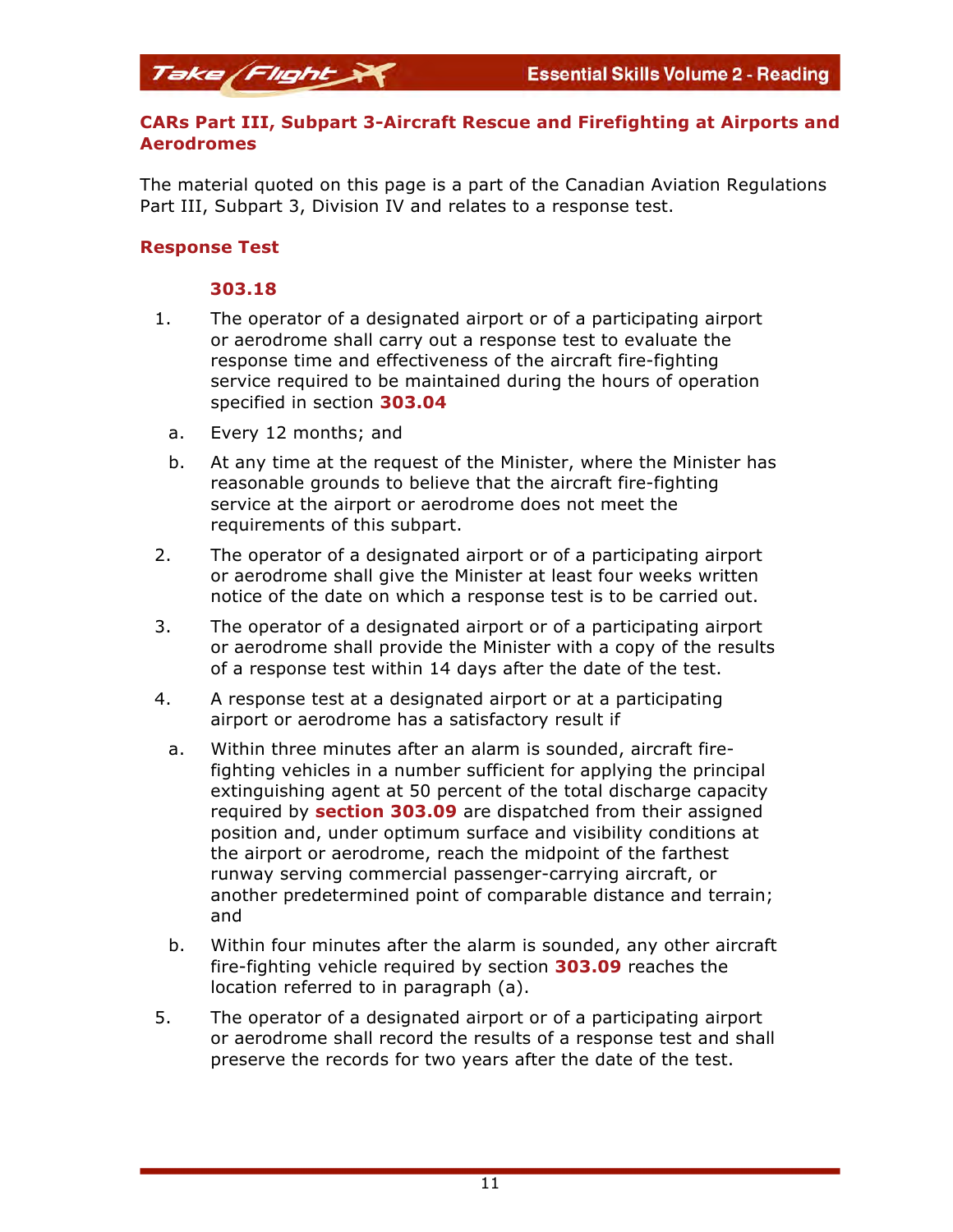**Essential Skills Volume 2 - Reading** 

- 6. If a response test does not have a satisfactory result, the operator of a designated airport or of a participating airport or aerodrome shall
	- a. Within six hours after the test, identify the deficiencies that caused the result and notify the appropriate air traffic control unit or flight service of the critical category for fire fighting that corresponds to the level of service that can be provided, for publication in a NOTAM; and
	- b. Within seven days after the test, if any deficiency is not corrected, submit a plan to the Minister specifying the measures necessary to obtain a satisfactory result and the dates by which they must be taken, which shall be as early as practicable given the circumstances.

(CARs Part III, Subpart 3, Division IV, http://www.tc.gc.ca/eng/civilaviation/regserv/cars/part3- 303-1011.htm, Transport Canada, 2007. Reproduced with permission of the Minister of Public Works and Government Services Canada, 2009.)

#### **Activity 2-2 – Practice Reading the CARs**

Take Flight

Referring to the portion of the CARs that was quoted on the previous page, answer the following questions.

- 1. Within how many days must the operator of an aerodrome send the Minister a copy of the results of a response test?
- 2. How long must records of response tests by kept?
- 3. Who is responsible for notifying the Minister of an upcoming response test?
- 4. Name one task that the operator of a designated airport must do within six hours of an unsatisfactory test?
- 5. Within how much time after an alarm has sounded, must the first group of fire-fighting vehicles reach the midpoint of the farthest runway serving commercial passenger-carrying aircraft?
- 6. Within how much more time must the remainder of the fire-fighting vehicles arrive?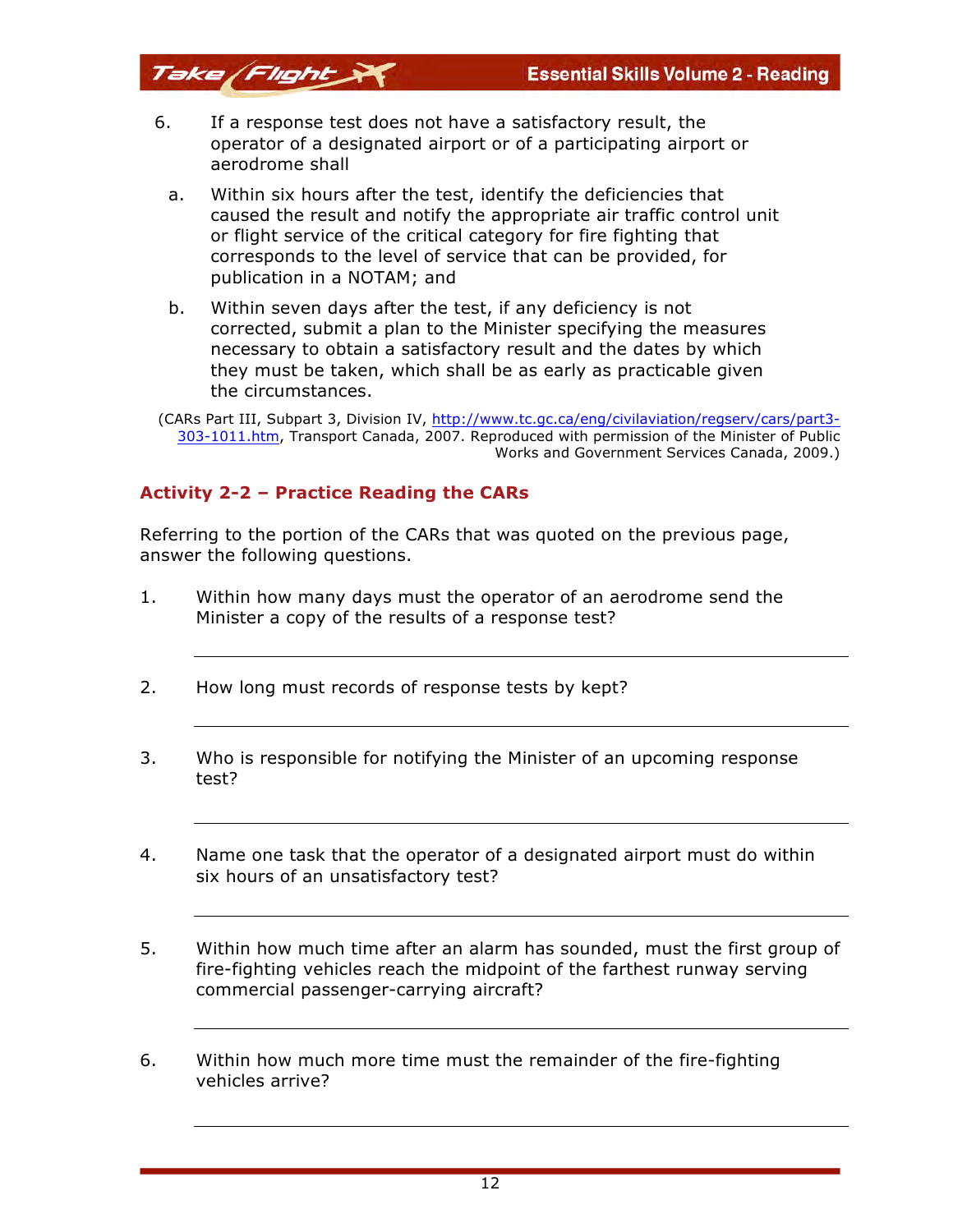7. When there has been an unsatisfactory response test, within how many days must an operator of an airport correct deficiencies before the Minister is notified?

Take Flight

- 8. In which section of CARs are the hours of operation of the aircraft firefighting service specified?
- 9. Indicate in the box beside the sentence whether each of the following sentences are true (T), false (F), or not mentioned (NM).

| a.             | If visibility conditions at an airport are very poor when an alarm<br>has sounded, fire-fighting vehicles are allowed four minutes to<br>reach the location referred to in paragraph a) of clause (4). |
|----------------|--------------------------------------------------------------------------------------------------------------------------------------------------------------------------------------------------------|
| b.             | A response test must be held at least once a year.                                                                                                                                                     |
| $\mathsf{C}$ . | If a response test has an unsatisfactory result, and the deficiencies<br>cannot be corrected within seven days, a plan specifying the<br>necessary measures must be submitted to the Minister.         |
| d.             | The Minister can request that a response test be conducted for<br>no reason at all.                                                                                                                    |
| e.             | Extinguishing agents used to extinguish fires include water.                                                                                                                                           |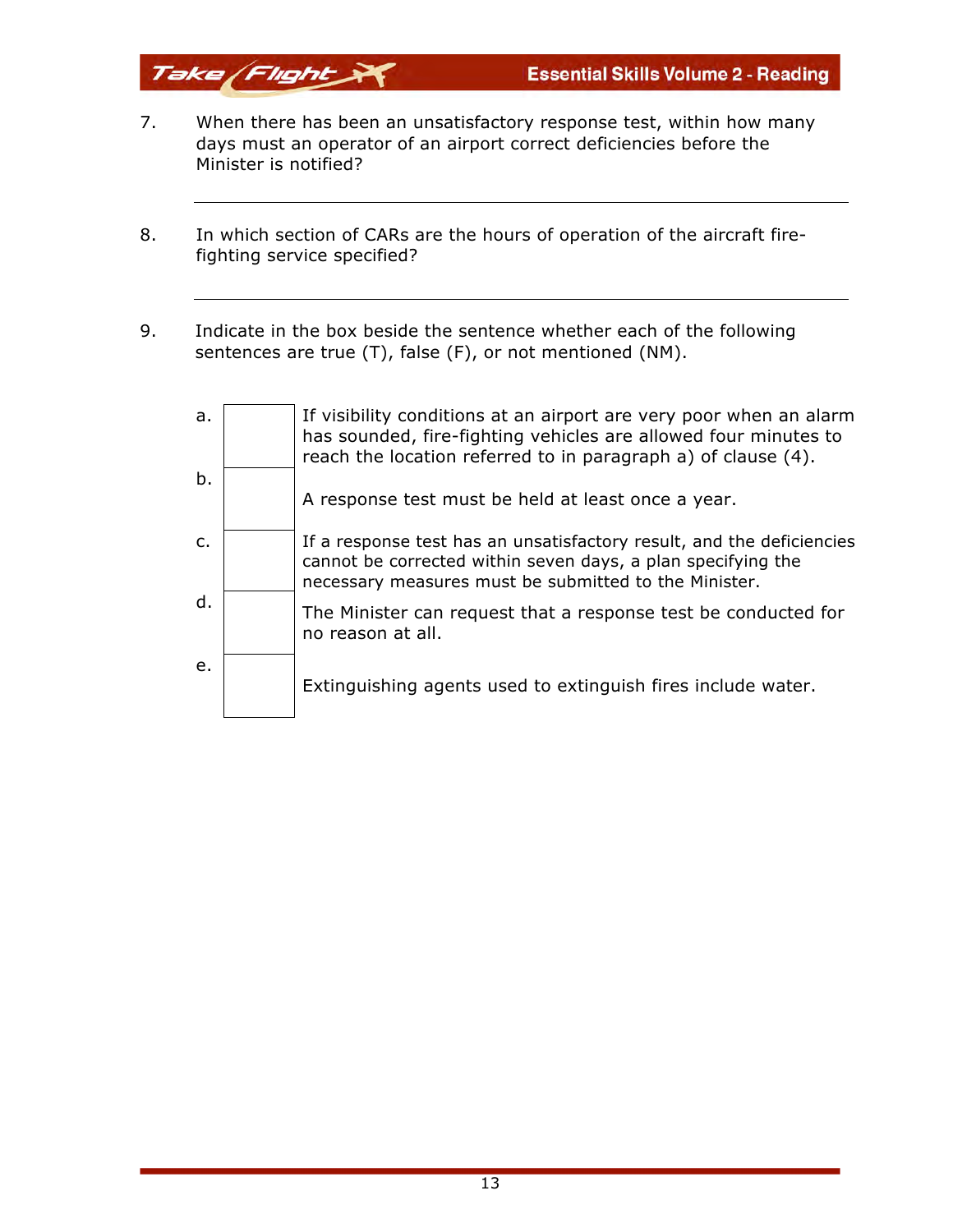#### **Another Regulatory Document**

Take Flight

Part Five of the CARs governs Airworthiness, and Chapter 522 deals specifically with gliders and powered gliders. The preamble starts off as follows:

#### **General**

The content of this chapter of the Airworthiness Standards is based on the Joint Aviation Requirements, JAR-22 entitled "Gliders and Powered Gliders". These JAR airworthiness standards have been used and adapted as the model for the Canadian standards supplemented by additional airworthiness requirements based on operational experience and environmental conditions in Canada.

#### **Format**

The standards in this chapter are presented in a two column format with the JAR presented in the left column and the Canadian standards in the right column. Chapters, sub-chapters, sections and subsections numbering and headings are opposite to the equivalent JAR. Where the Canadian standard is identical to the JAR, the words "No Variation" appear; where a variation exists, the affected part of text is printed opposite to the JAR with all changes underlined.

The JAR numbering system is used; the Canadian standard bears the same number as the JAR equivalent, prefixed by the number "5", as this chapter forms part of Series 5 of the Canadian Aeronautics Code.

Subchapters E (Powerplants), H (Engines), and J (Propellers) are applicable only to Powered Gliders. Where requirements in other subchapters are applicable only to Powered Gliders, they are identified in the margin by a vertical line and the letter P. (CARs General Information, https://www.tc.gc.ca/eng/civilaviation/regserv/cars/geninfogeneralinfo-116.htm, Transport Canada, 2007. Reproduced with permission of the Minister of

Public Works and Government Services Canada, 2009.)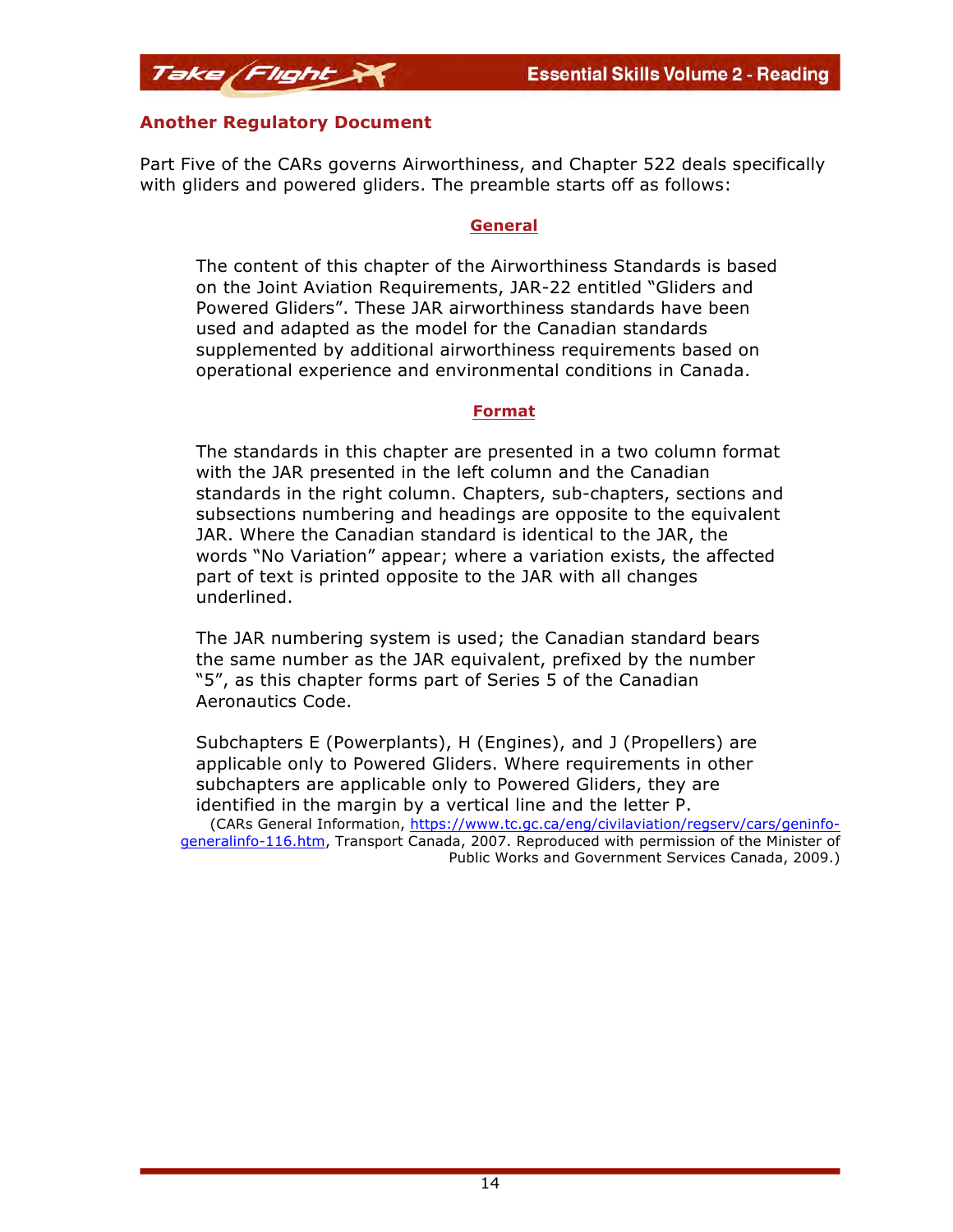### **Activity 2-3 – Reading Regulatory Documents**

Take Flight

1. Decide if each detail is true (T), false (F), or not mentioned (NM).

| a.             | JAR stands for Joint Aviation Regulations.                                                                                                     |
|----------------|------------------------------------------------------------------------------------------------------------------------------------------------|
| b.             | Subchapter F applies only to Powered Gliders.                                                                                                  |
| $\mathsf{C}$ . | JAR airworthiness standards have been used exactly, with no<br>changes made to reflect specific Canadian issues.                               |
| d.             | In subchapters A, B, and C, requirements that refer to<br>Powered Gliders are identified in the margin by a vertical line<br>and the letter P. |
| e.             | The name of JAR-22 is "Powered Gliders".                                                                                                       |
| f.             | Subchapter F deals with take-offs and landings.                                                                                                |
| g.             | In the Joint Aviation Requirements, Chapter 23 deals with<br>gliders.                                                                          |
| h.             | American standards, FARs, are identical to CARs.                                                                                               |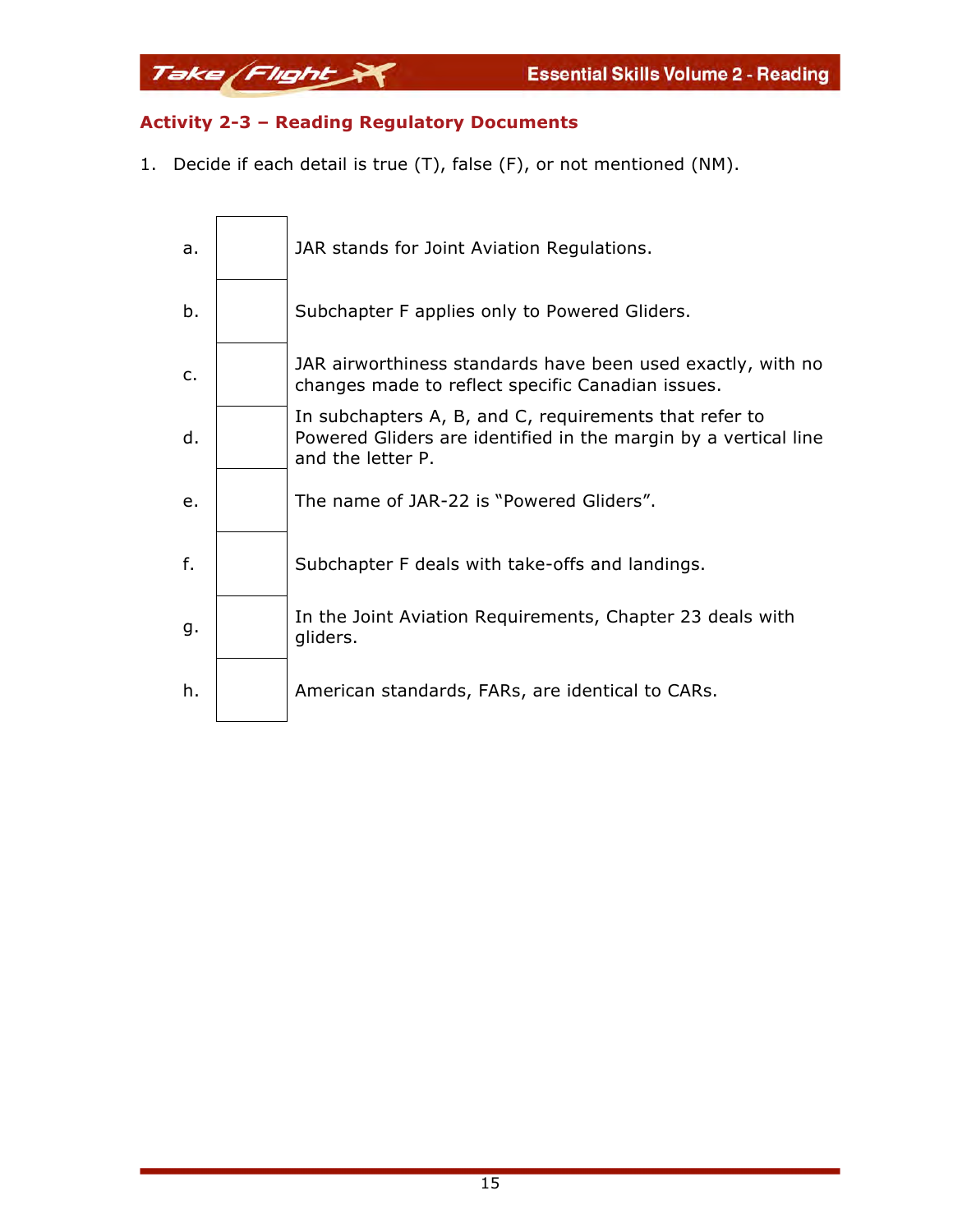#### **American Regulations**

In the United States, aviation regulations are the responsibility of the Federal Government. Known as CFRs, Code of Federal Regulations (formerly Federal Aviation Regulations, FARs), these laws govern all aspects of the aviation industry. Part 23 deals with airworthiness standards for normal, utility, acrobatic, and commuter category airplanes. Section 23.803, which addresses emergency evacuation, states in part:

- a. For commuter category airplanes, an evacuation demonstration must be conducted utilizing the maximum number of occupants for which certification is desired. The demonstration must be conducted under simulated night conditions using only the emergency exits on the most critical side of the airplane. The participants must be representative of average airline passengers with no prior practice or rehearsal for the demonstration. Evacuation must be completed within 90 seconds.
- b. In addition, when certification to the emergency exit provisions of Sec. 23.807 (d)(4) is requested, only the emergency lighting system required by Sec. 23.812 may be used to provide cabin interior illumination during the evacuation demonstration required in paragraph (a) of this section.

(Reprinted with permission from Federal Aviation Association)

#### **Activity 2-4 – Reading Regulatory Documents**

Circle the letter of the best option to complete the following statements:

- 1. When certification to the emergency exit provisions of Sec. 23.807 (d)(4) is not requested, the evacuation demonstration for commuter category airplanes has:
	- a. 4 conditions
	- b. 5 conditions
	- c. 6 conditions
	- d. 7 conditions
- 2. When certification to the emergency exit provisions of Sec. 23.807 (d)(4) is requested, and an evacuation demonstration is conducted:
	- a. There are no requirements governing cabin lighting.
	- b. The 90 second time requirement is no longer in effect.
	- c. The emergency lighting system required by Sec. 23.812 is the only light allowed in the cabin.
	- d. The emergency lighting system required by Sec. 23.812 may be used to provide cabin interior illumination if at least two requirements from paragraph a) have been met.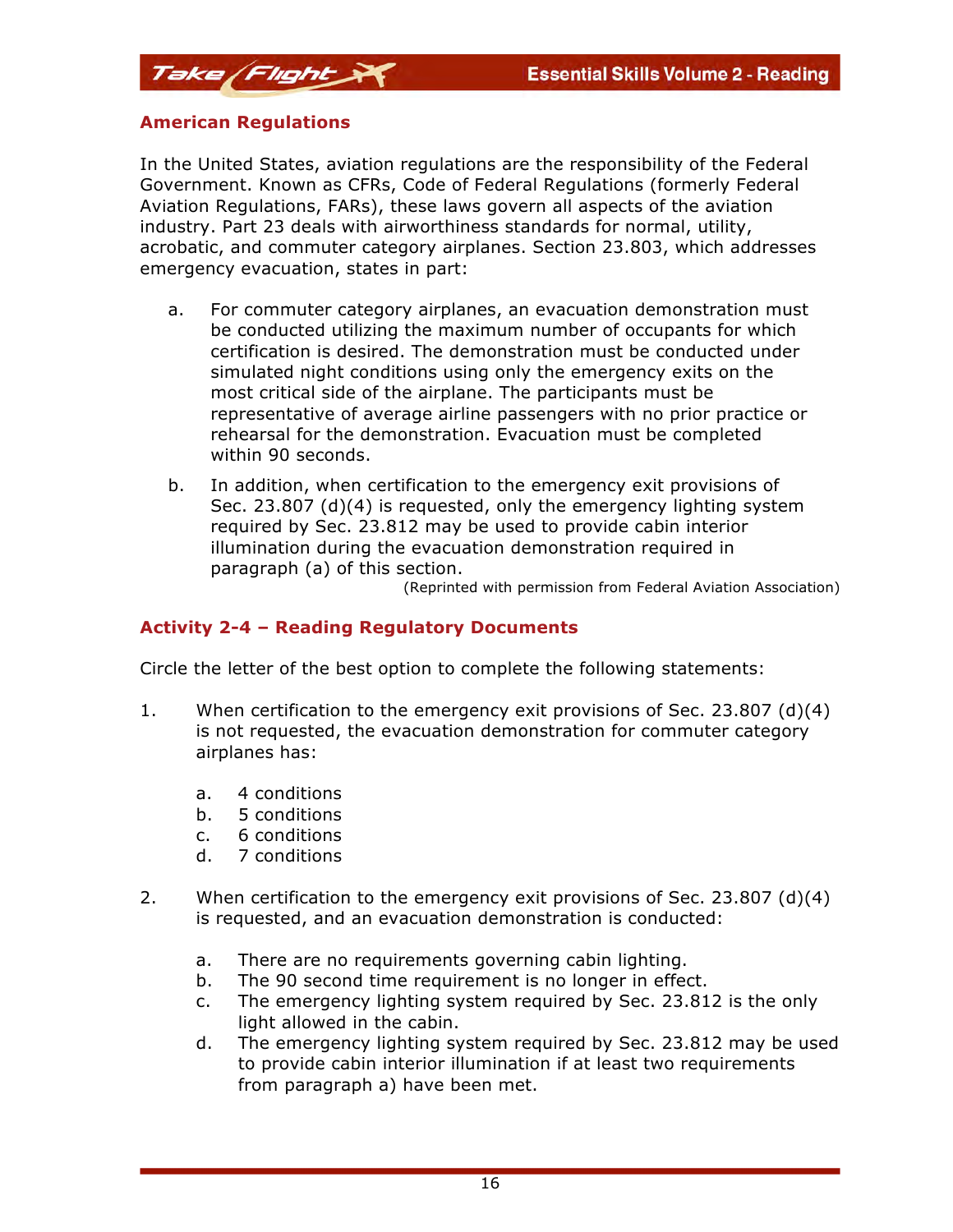**Essential Skills Volume 2 - Reading** 

3. The conditions governing an emergency evacuation demonstration for commuter category airplanes must include the following:

- a. Evacuation must be completed within 90 seconds.
- b. The participants should practice the evacuation.
- c. The participants must all be excessively overweight.
- d. All of the above: a), b), and c).

Take Flight

e. None of the above: a), b), or c).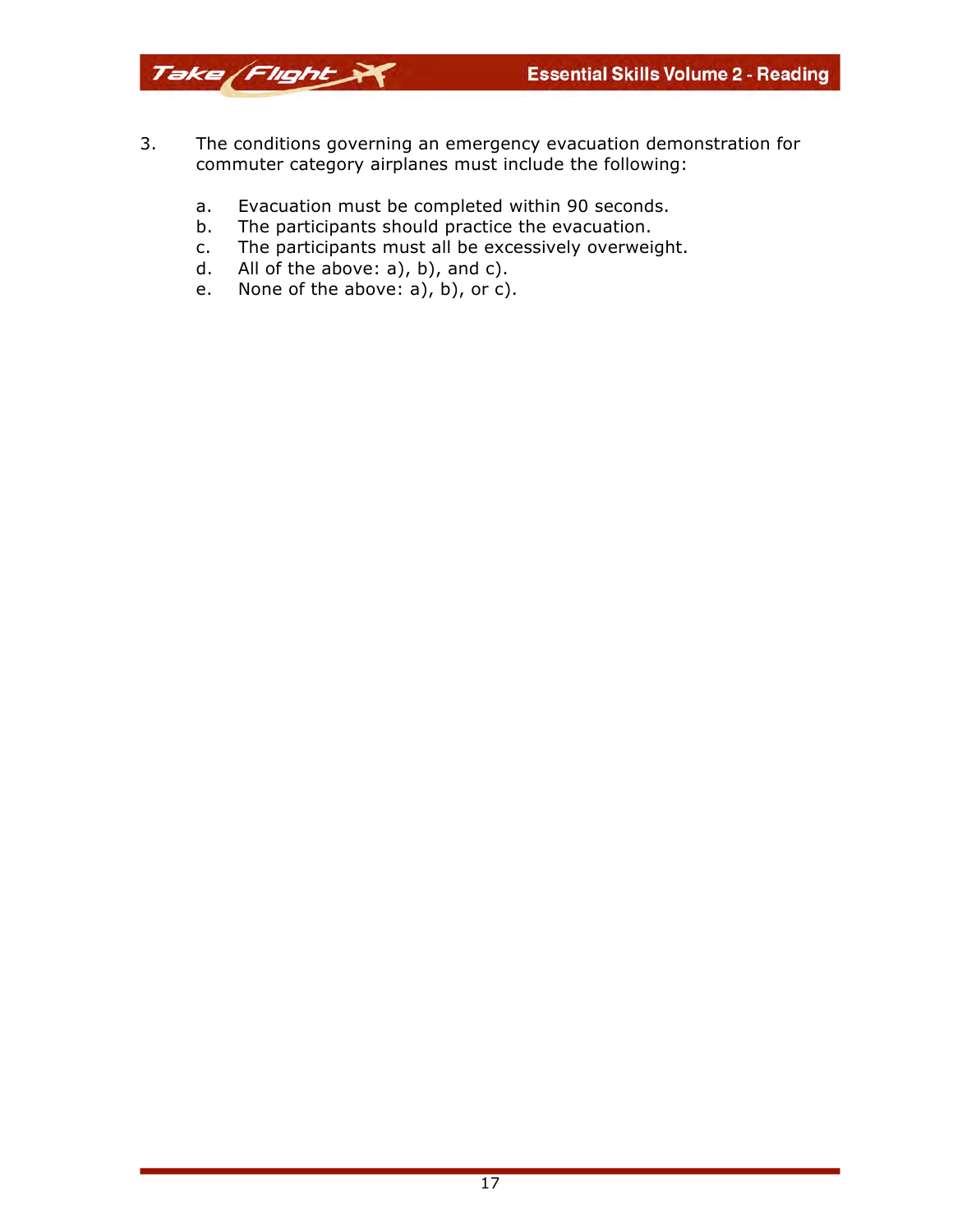

The International Air Transport Association, IATA, which represents 93% of the world's airlines, has established regulations for the transport of dangerous goods. A brief excerpt follows:

#### **9.3.9 Stowage of Toxic (Poisonous) and Infectious Substances**

Substances requiring labels of Class 6 (toxic or infectious substances both primary and subsidiary) must not be stowed in the same compartment with animals, substances marked as or known to be foodstuffs, feed or other edible substances intended for consumption by humans or animals. This does not apply if either the toxics or infectious substances and the foodstuffs (including feed or other edible substances) or animals are loaded in separate open unit load devices and the unit load devices are not stowed adjacent to each other or, the toxics or infectious substances are loaded in one closed unit load device and the foodstuffs (including feed or other edible substances) or animals are loaded in another closed unit load device.

> (© 2008 International Air Transport Association. All rights reserved. Reproduced under license by CCAA.)

Note: Extracts of the IATA Dangerous Goods Regulations,  $50<sup>th</sup>$  Edition are reproduced within this workbook. The information contained in the IATA Dangerous Goods Requlations Manual, 50<sup>th</sup> Edition is subject to constant review in light of changing government requirements and regulations. No reader should act on the basis of any such information without referring to applicable laws and regulations and/or without taking appropriate professional advice. Although every effort has been made to ensure accuracy, neither IATA nor CCAA shall be held responsible for loss or damages caused by errors, omissions, misprints or misinterpretation of the contents hereof. Furthermore, IATA and CCAA expressly disclaim any and all liability to any person or entity, whether a purchaser of the IATA Dangerous Goods Regulations Manual,  $50<sup>th</sup>$  Edition or not, in respect of anything done or omitted, by any such person or entity in reliance on the contents of that publication or of extracts reproduced herein.

#### **Activity 2-5 – Reading Regulatory Documents**

For each sentence that follows, fill in every blank with a word or words from the above excerpt to make the sentence complete and correct.

- 1. A medical lab in Manitoba needs a sample of Ebola Virus for experimentation purposes; when it is shipped it will require a label.
- 2. I know that my cat will be safe travelling by air because of Section \_\_\_\_\_\_\_\_\_\_, Subsection \_\_\_\_\_\_\_\_\_\_, Clause \_\_\_\_\_\_\_\_\_\_ of the Dangerous Goods Regulations.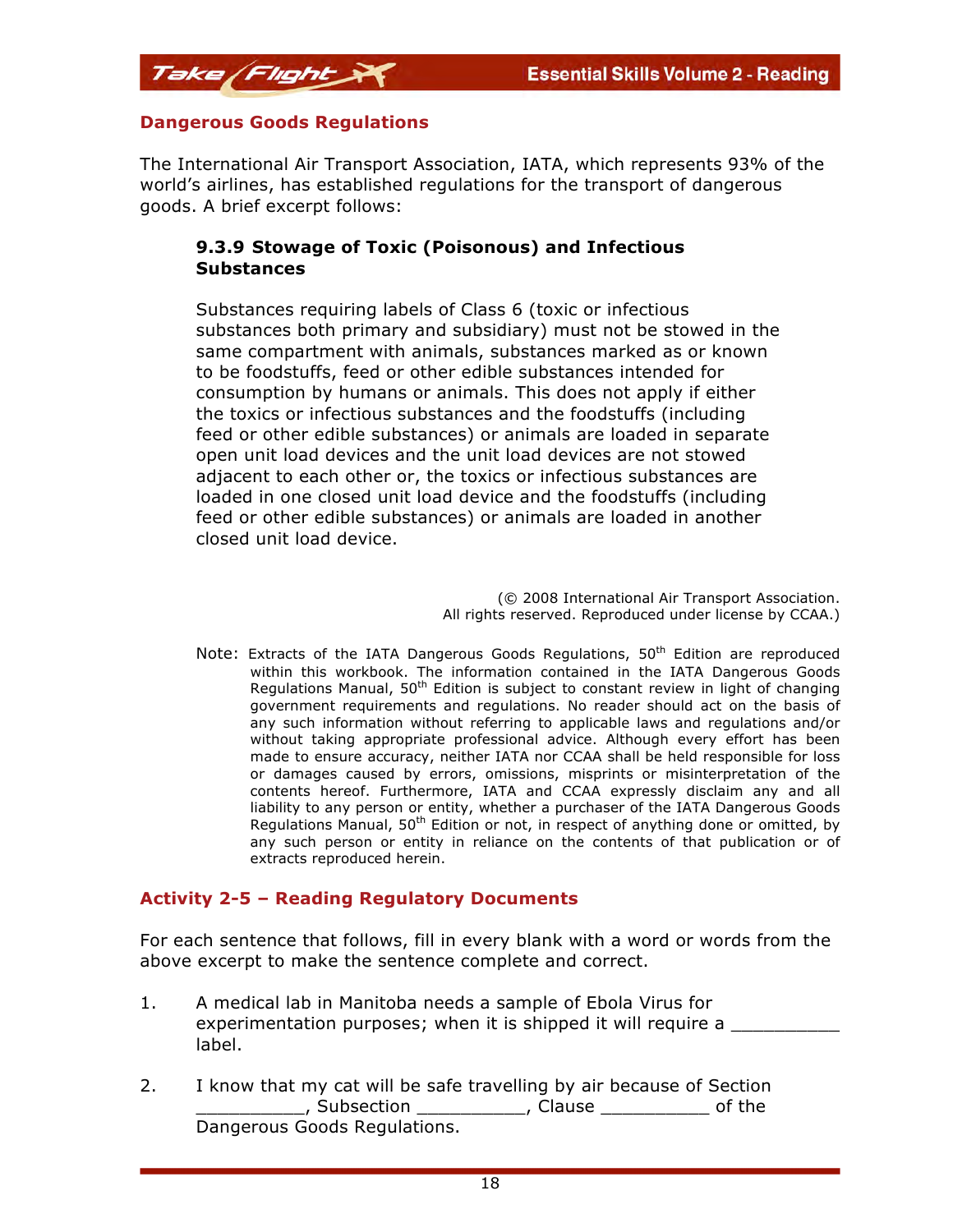3. This closed unit device contains toxic materials. Please load that flour into \_\_\_\_\_\_\_\_\_\_ closed unit device.

Take Flight

- 4. We don't have to do that because the flour and the toxic materials are already loaded in separate unit load devices. I will not stow them aboard the aircraft \_\_\_\_\_\_\_\_\_\_ to each other.
- 5. While working in a Northern fly-in community, I received regular food packages from home. Although the box of garlic wasn't labelled as food, cargo handlers would have known it to be \_\_\_\_\_\_\_\_\_\_\_.
- 6. Every day our local hospital ships medical waste by air to a disposal site in Toronto. Next week, I'm flying to Toronto with my dog, Sally, so she will be placed and the place of the set of the set of the set of the set of the set of the set of the set of the set of the set of the set of the set of the set of the set of the set of the set of the set of the set of the
- 7. Dog food must be handled the Theorem as human food when it is shipped by air.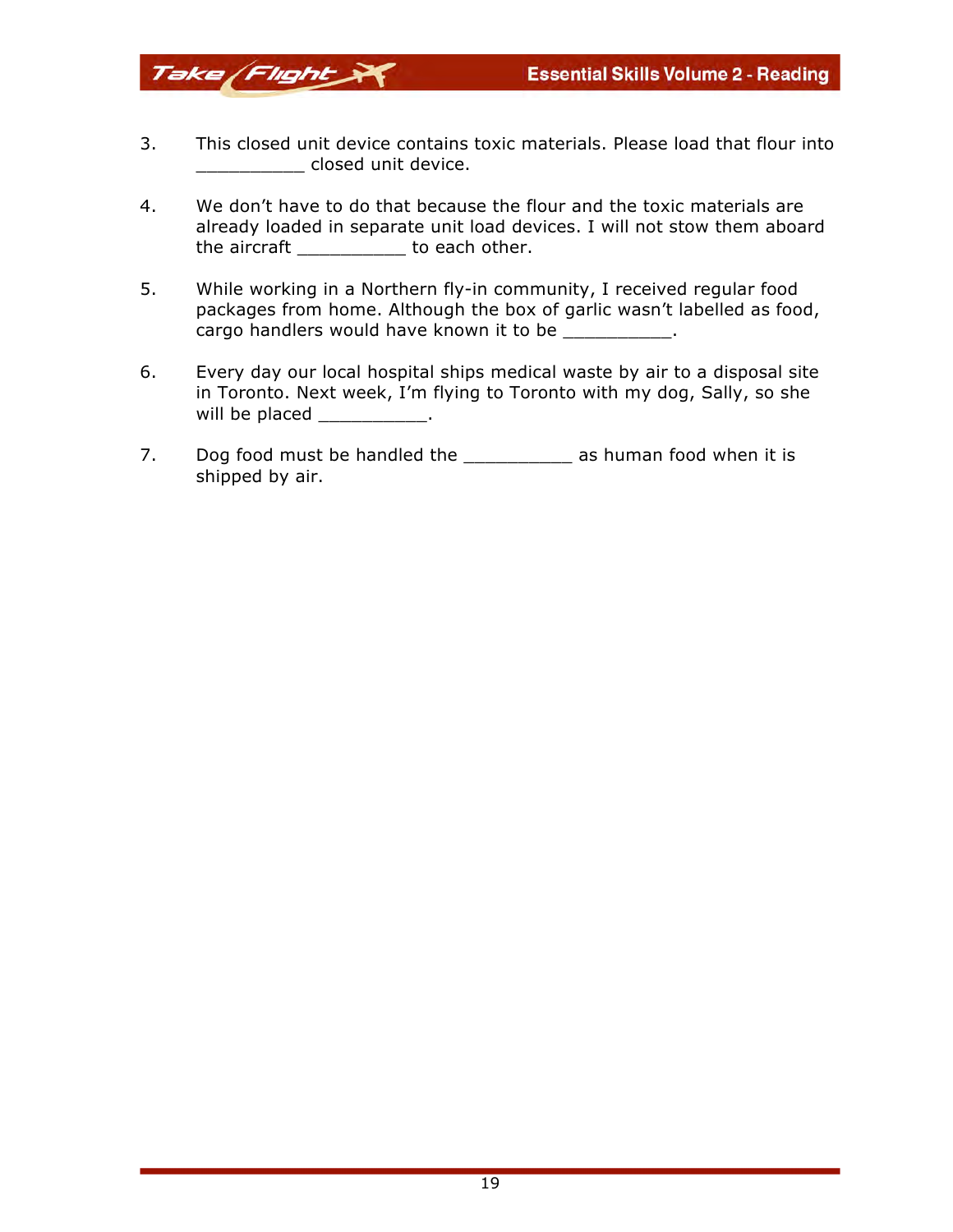

#### **WHMIS: Labels**

Take Flight

The Workplace Hazardous Materials Information System, more commonly known as WHMIS, is a national system administered by Health Canada. WHMIS has three main responsibilities: labels for hazardous substances, material safety data sheets, and workers' education and training.

The following paragraph resembles text that can be found on the WHMIS labels, which are required on hazardous substances. The product is an imaginary solvent.

**FIRST AID**: In case of contact with the eyes, proceed immediately to the nearest eyewash station and rinse eyes with plenty of water for at least 20 minutes. Then seek medical advice. Repeated exposure to skin may cause skin dryness or cracking, so wearing personal protective clothing is advised. After contact with skin, wash immediately with soap and water. In case of accident by inhalation, remove casualty to fresh air and keep at rest. Product should only be used in well-ventilated areas. If swallowed, do not induce vomiting. Seek medical advice immediately and show this container or label.

#### **ATTENTION! DISPOSE OF THIS MATERIAL AND ITS CONTAINER TO A HAZARDOUS OR SPECIAL WASTE COLLECTION POINT.**

#### **Reading to Learn**

Sometimes, the best way to deal with important information that is written in a paragraph is to break it up visually, so the facts can be more easily understood. Converting text into chart format is one way to do this.

#### **Activity 3-1 – Reading Technical Documents**

*Complete the following chart with facts from the WHMIS label.*

#### **First Aid for "imaginary solvent"**

| <b>Eyes</b> | 1. |
|-------------|----|
|             | 2. |
| <b>Skin</b> | 1. |
|             | 2. |
|             | 3. |
| Lungs       | 1. |
|             | 2. |
| Mouth       | 1. |
|             | 2. |
|             | 3. |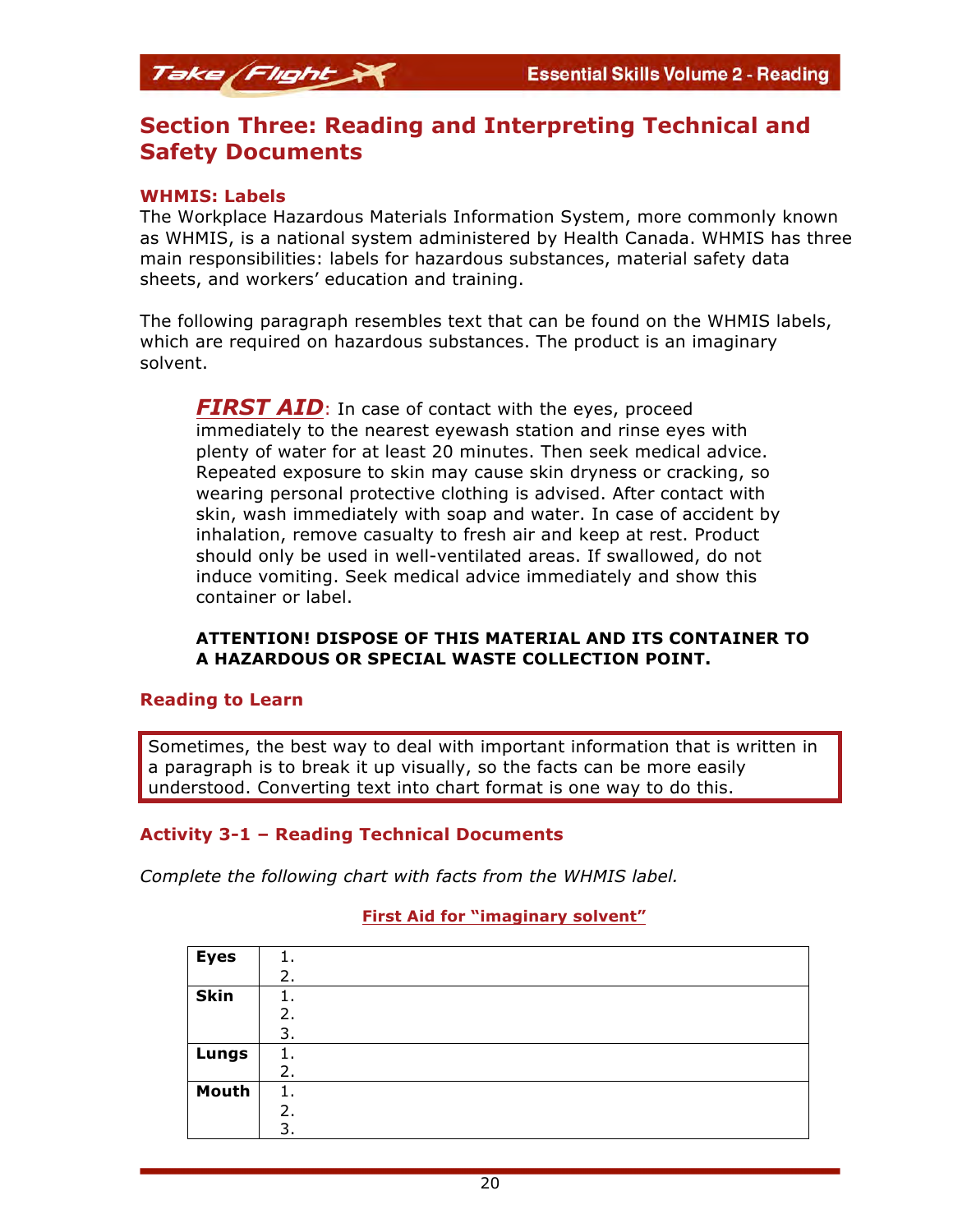

Material Safety Data Sheets, MSDS, provide workers and consumers with a wealth of knowledge about hazardous products. They may identify the substance and its manufacturer, the physical and chemical properties, health effects, first aid measures for any conceivable accident, handling, storage and transporting requirements, ecological impact, procedures for spills, fire fighting measures, and toxicological information. The following excerpt on pure turpentine is from an MSDS available from the supplier Recochem Inc.

**Handling:** Put on appropriate personal protective equipment (see section 8). Eating, drinking and smoking should be prohibited in areas where this material is handled, stored and processed. Workers should wash hands and face before eating, drinking and smoking. Do not breathe vapour or mist. Do not ingest. Avoid contact with eyes, skin and clothing. Use only with adequate ventilation. Wear appropriate respirator when ventilation is inadequate. Do not enter storage areas and confined spaces unless adequately ventilated. Keep in the original container or an approved alternative made from a compatible material, kept tightly closed when not in use. Store and use away from heat, sparks, open flame or any other ignition source. Use explosion-proof electrical (ventilating, lighting and material handling) equipment. Use non-sparking tools. Take precautionary measures against electrostatic discharges. To avoid fire or explosion, dissipate static electricity during transfer by grounding and bonding containers and equipment before transferring materials. Empty containers retain product residue and can be hazardous. Do not reuse container. (Reproduced with permission from Recochem Inc.)

One strategy that will help you understand difficult technical material is to formulate questions about the text. Questioning gives the brain a framework about which to organize information.

#### **Activity 3-2 – Read Technical Documents**

- 1. Read the excerpt on "Handling" from the MSDS for turpentine.
- 2. Compose five questions based on your reading.

3. Submit your questions to your teacher for evaluation.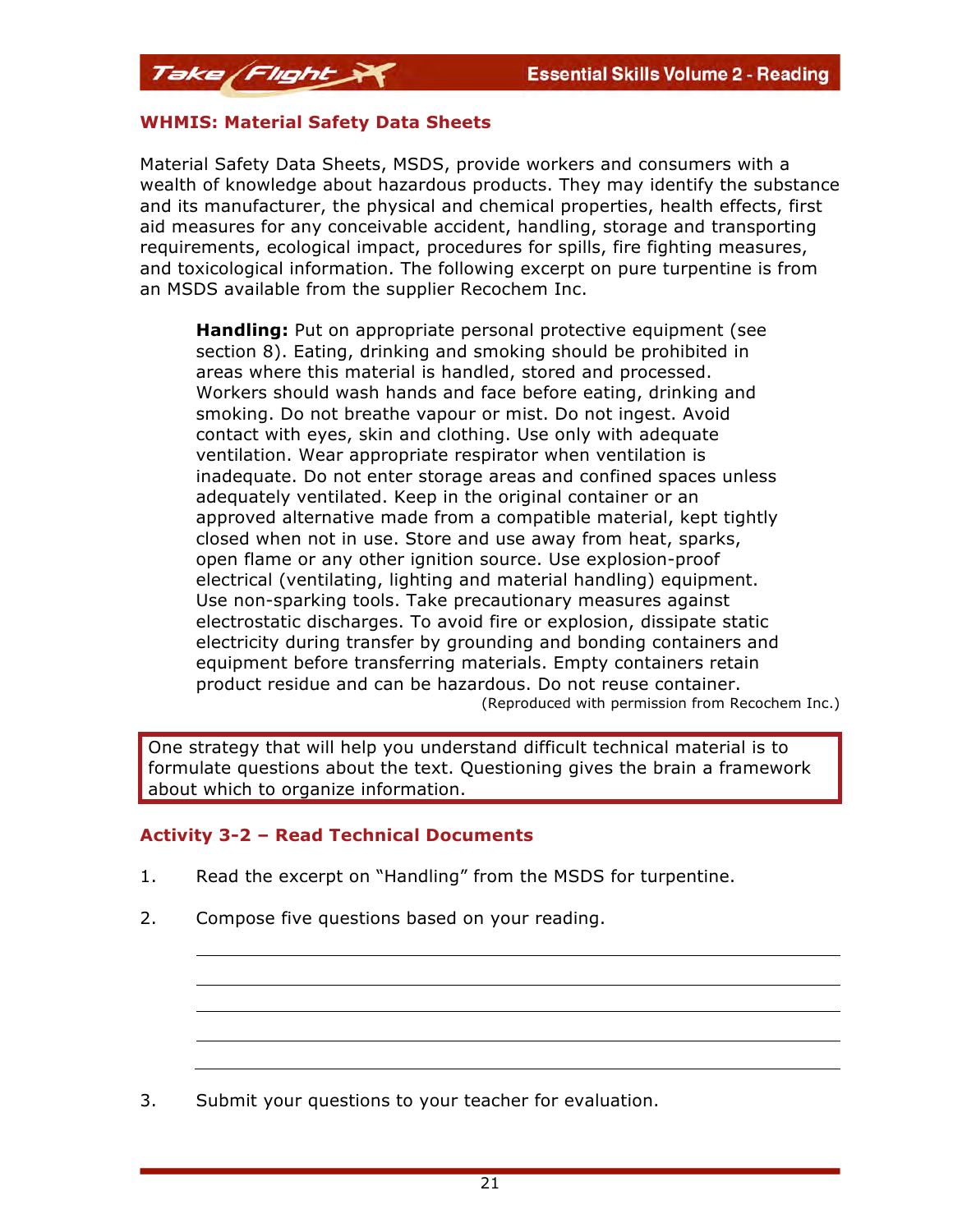

The following excerpt has been taken from the CCAA website. Read the two paragraphs and answer the questions that follow.

#### **What is CCAA Certification?**

The Canadian Council for Aviation and Aerospace is the only nationally recognized occupation certifying body representing the aviation/aerospace industry. Certification is documented proof that an individual has met the requirements of a particular occupation and possesses the necessary knowledge, skills and abilities for the job. Each applicant begins to document competencies in a CCAA logbook which describes in detail all the tasks and subtasks required. The applicant works through the tasks in the logbook, demonstrating competencies in each one to an independent, CCAAapproved evaluator, who then signs it off. When the applicant has fulfilled all the requirements for certification, they submit the completed logbook to CCAA, who issues certification upon review and approval. Aircraft Maintenance Engineers (AMEs) who can provide a current Transport Canada license and resume can request to be certified without the requirement of a CCAA logbook.

#### **Why Certify?**

Certification provides documented national recognition of knowledge, skills and abilities (competencies) in a specified occupation. It also provides credentials and proof of qualifications, enabling portability of skills, demonstrating that the individual is a career-long learner and identifying them as a professional. Ultimately, industry values certification because it provides a standard benchmark of skills and facilitates an employer's recruitment process.

#### **Activity 3-3 – Reading Documents**

- 1. What is the purpose of the logbook?
- 2. Would Aircraft Maintenance Technicians who were certified in Ontario be able to work in Alberta? Quote the phrase that proves your answer.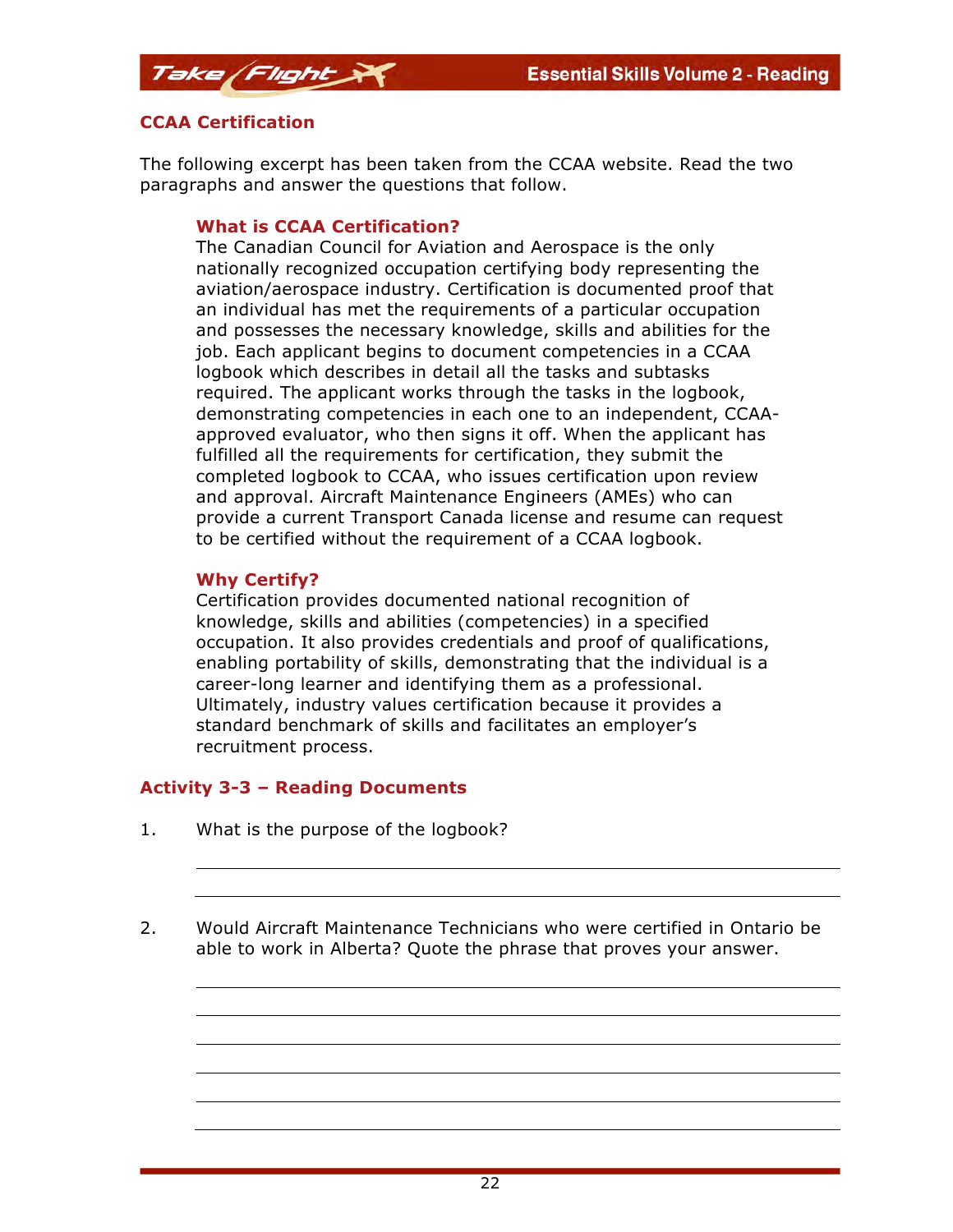3. What are four factors about an individual that are proven when he or she earns a CCAA certificate?

Take Flight

4. In point form, list the steps that an applicant must complete before earning certification.

5. In your own words, explain what you believe to be the value of certification.

#### **A Little Grammar Challenge**

Every pronoun (I, you, he, she, it, we, they, us, them, etc.) must have a word to which it refers. If that word is singular, the pronoun must also be singular, or if plural, the pronoun must be plural too.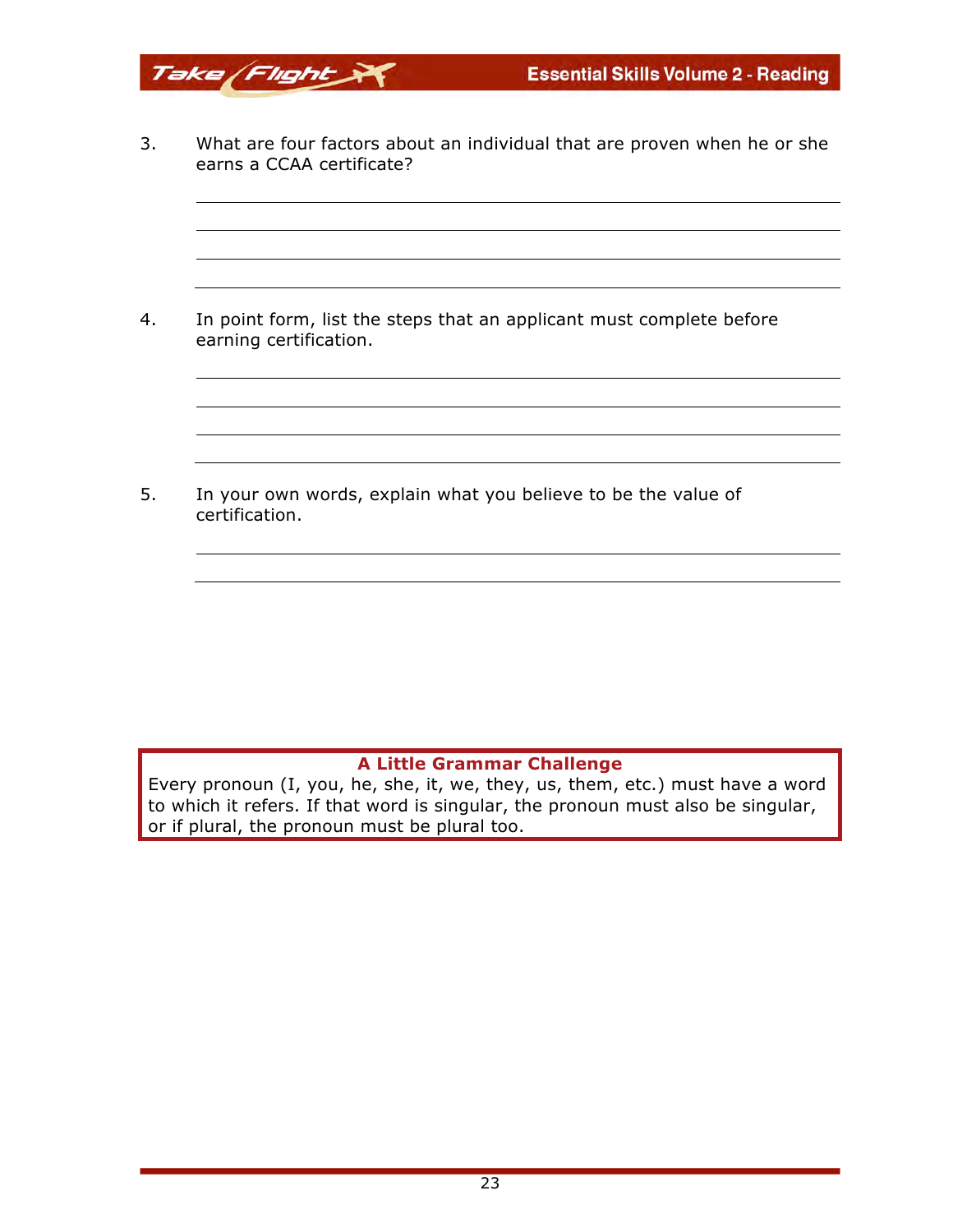

The Flight Safety Foundation, which describes itself as "an independent, nonprofit, international organization engaged in research, auditing, education, advocacy and publishing to improve aviation safety", sent out the following news release:

#### **Flight Safety Foundation \_\_\_\_\_\_\_\_\_\_**

Alexandria, Virginia, U.S., July 3, 2008—In response to the announcement from France today that prosecutors have decided to charge Continental Airlines with involuntary manslaughter and bring criminal charges against some Continental employees, the French Civil Aviation Authority, and the Concorde program in connection with the tragic crash of the Concorde in 2000, Flight Safety Foundation President and CEO William R. Voss said:

"Like other recent and failed attempts to criminalize aviation accidents in France, these manslaughter charges appear rather dubious and short-sighted. Absent wilful intent or highly egregious conduct, we seriously question the basis for putting companies and aviation professionals through the ordeal of criminal prosecutions. In addition, we're very concerned criminal prosecutions will discourage the free flow of information from operators to management to regulators, to the detriment of aviation safety."

Voss further noted that the Flight Safety Foundation, which has been active in such cases around the world, will be watching developments in this case with great interest and will speak out forcefully when necessary.

In October 2006, the Flight Safety Foundation, the Royal Aeronautical Society, l'Academie Nationale de l'Air et de l'Espace, and the Civil Air Navigation Services Organization jointly signed the Criminalization Resolution decrying the criminalization of aviation accident investigation. A copy of the resolution can be found on the FSF home page, www.flightsafety.org

(News release reprinted with permission from Flight Safety Foundation)

#### **Activity 3-4 – Reading Safety Documents**

1. List five challenging vocabulary words from this article and write out their definitions.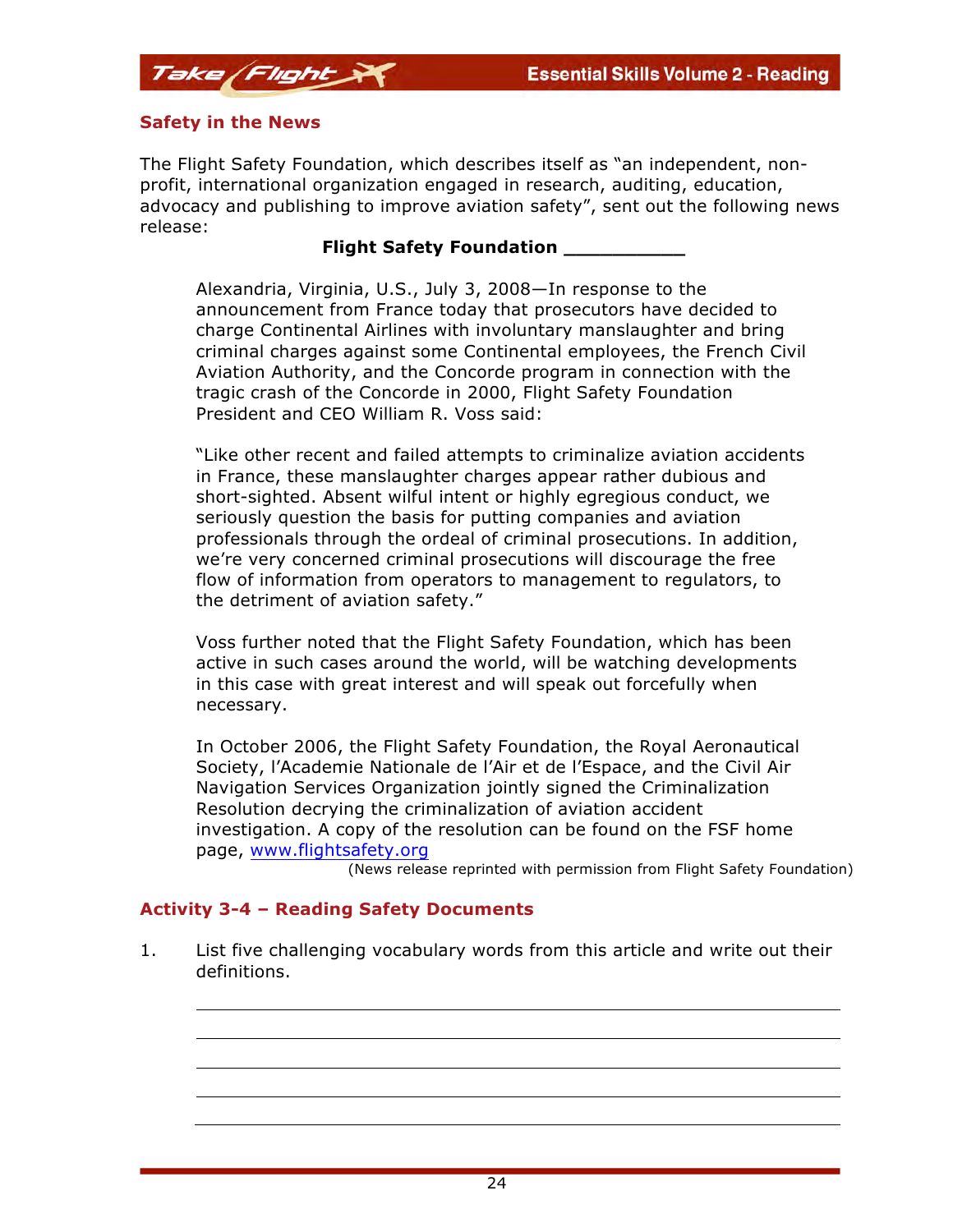- 2. News articles can be reporting facts or stating an opinion. Name one fact that is stated in this article and state one opinion that was given.
- 3. Before you can agree or disagree with the opinion, what further information would you need to know?
- 4. List three different references, which you could research to learn more about this subject.
- 5. Part of the title of this article has been left intentionally blank. Titles often summarize the main idea of an article. Compose a title for this article, which acts as a summary of the main idea.
- 6. Assume you are a member of a group of survivors from the Concorde crash and you have written your own news release. Compose its title.

#### **A Computer Connection**

Take Flight

#### **Activity 3-5 – Reading Online**

- 1. Google the Transportation Safety Board of Canada.
- 2. Choose "Air" reports.
- 3. Scan the list for 2006 and choose the following: Aviation Investigation Report Collision with Terrain Tweedsmuir Air Services Ltd. Cessna A185F CF-BUO Mount Downton, British Columbia 07 August 2006 **Report Number A06P0157**
- 4. Read the report, which is approximately two pages long.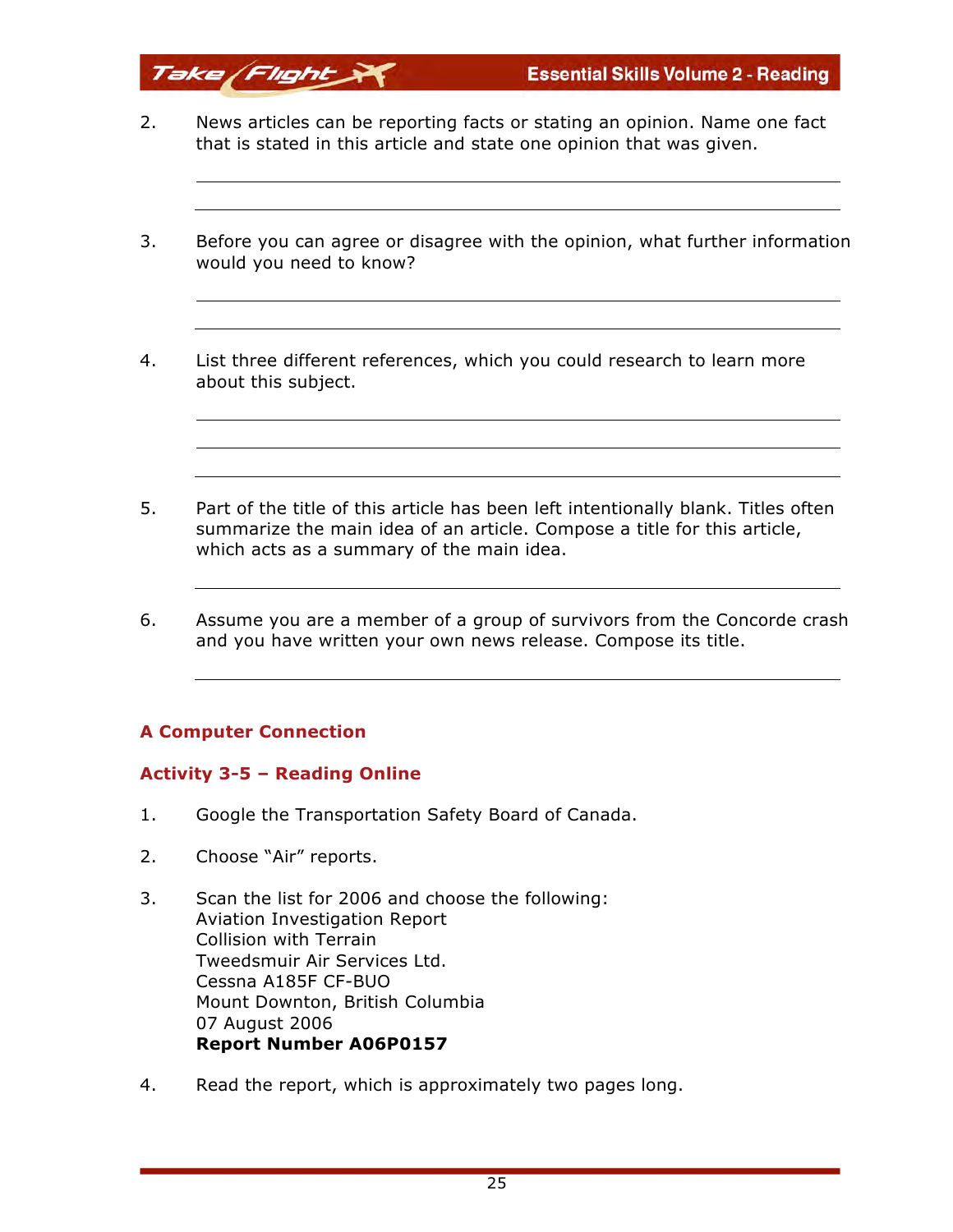- 5. State what you believe to be the main idea of each of the following paragraphs:
	- a. "A video recorder belonging to the passenger…"
	- b. "The pilot was certified and qualified …"
	- c. "The pilot had worked every day …"
- 6. In the section entitled "Findings as to Causes and Contributing Factors". The first finding states in part: "…the pilot was manoeuvring close to terrain and struck the ground at slow speed". In your opinion, why was the pilot manoeuvring so close to the ground?
- 7. What information from the report helped you make that decision?
- 8. How do the following three facts influence the finding that "The pilot's lack of experience in mountain flying likely caused him to misjudge how close to the terrain he could safely fly."?
	- a. What date did the accident occur?
	- b. What date did the pilot begin working for Tweedsmuir Air Services Ltd.?
	- c. Where had the pilot been working before?
- 9. In total, how many hours of flight training had the pilot received from his new employer, Tweedsmuir Air Services Ltd.?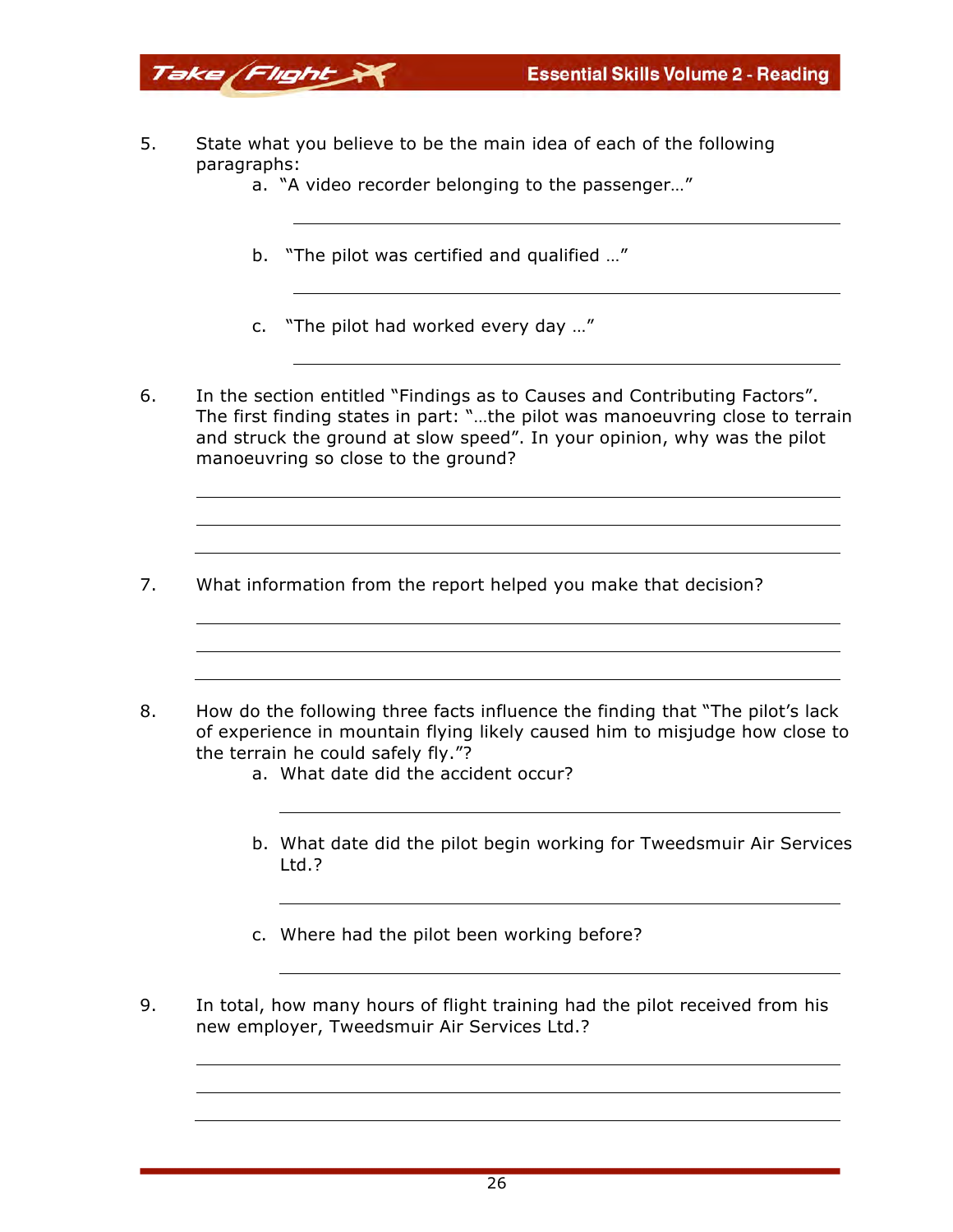

10. In your opinion, should the information gathered in parts 8 and 9 have been considered as factors in the findings? Explain your reasoning.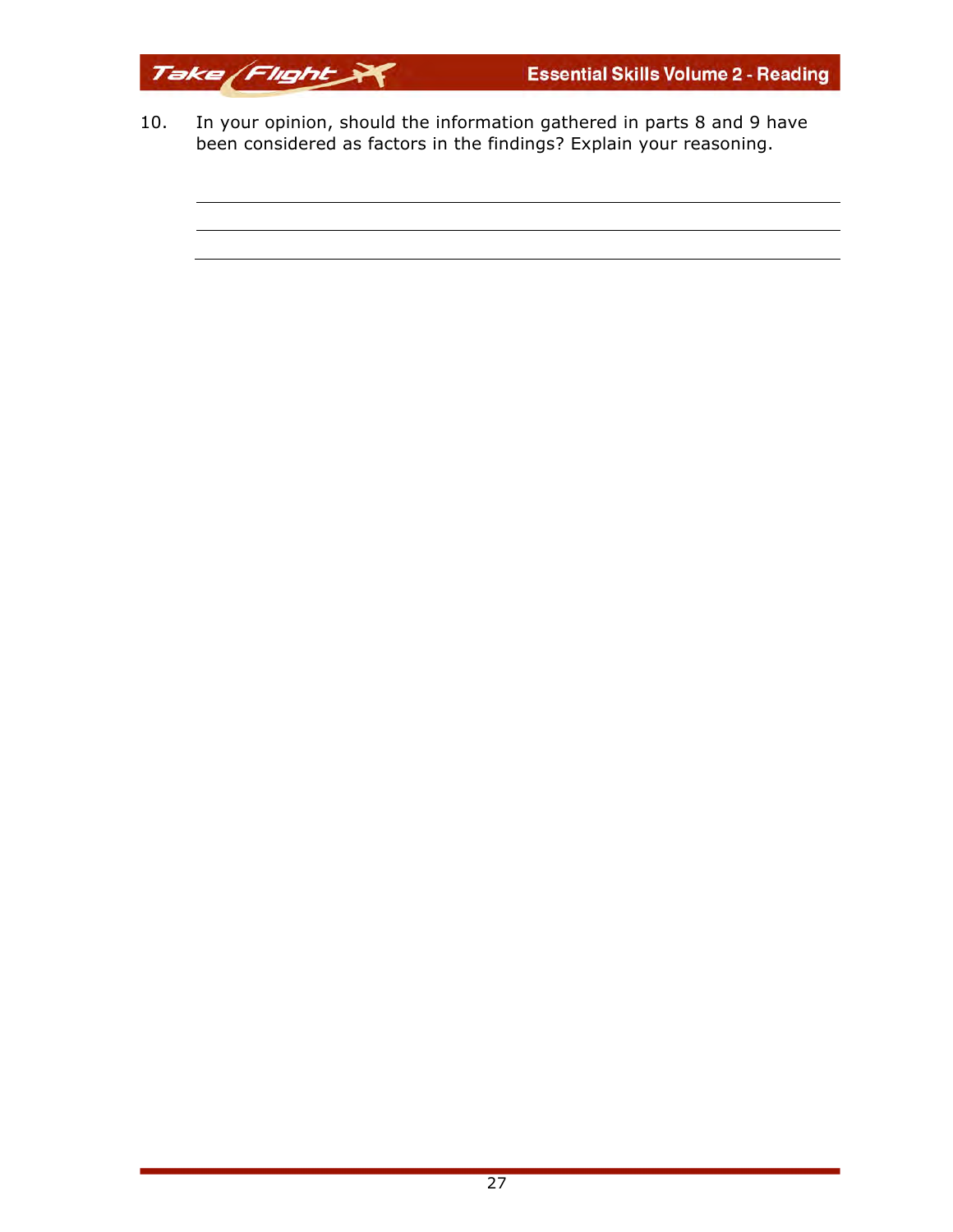

#### **Reading Longer Passages**

**Remember Scan** to locate specific information. **Skim** to determine overall meaning.

## **Activity 3-6 – Reading Longer Documents**

- 1. **Skim** the article that follows at the end of the workbook, "Unruly Airline Passengers: The Police Response" (Appendix A), to get a sense of the overall meaning of the pamphlet.
	- a. Aside from the introduction, how many subheadings are there?
	- b. Which subheading is not noted on either illustration?
	- c. Why did the authors of this article choose to colour some words in the text blue?
	- d. Why do you think that some of the information is presented in bullets instead of in paragraphs?
	- e. Which three organizations were involved in the creation of this article?
	- f. In your own words, predict what this article will be about.
- 2. Use the headings to **scan** for specific information to answer the following:
	- a. Preventing unruly passengers from creating problems in the air is best accomplished before they board. Name three signs that would indicate that a passenger could cause problems.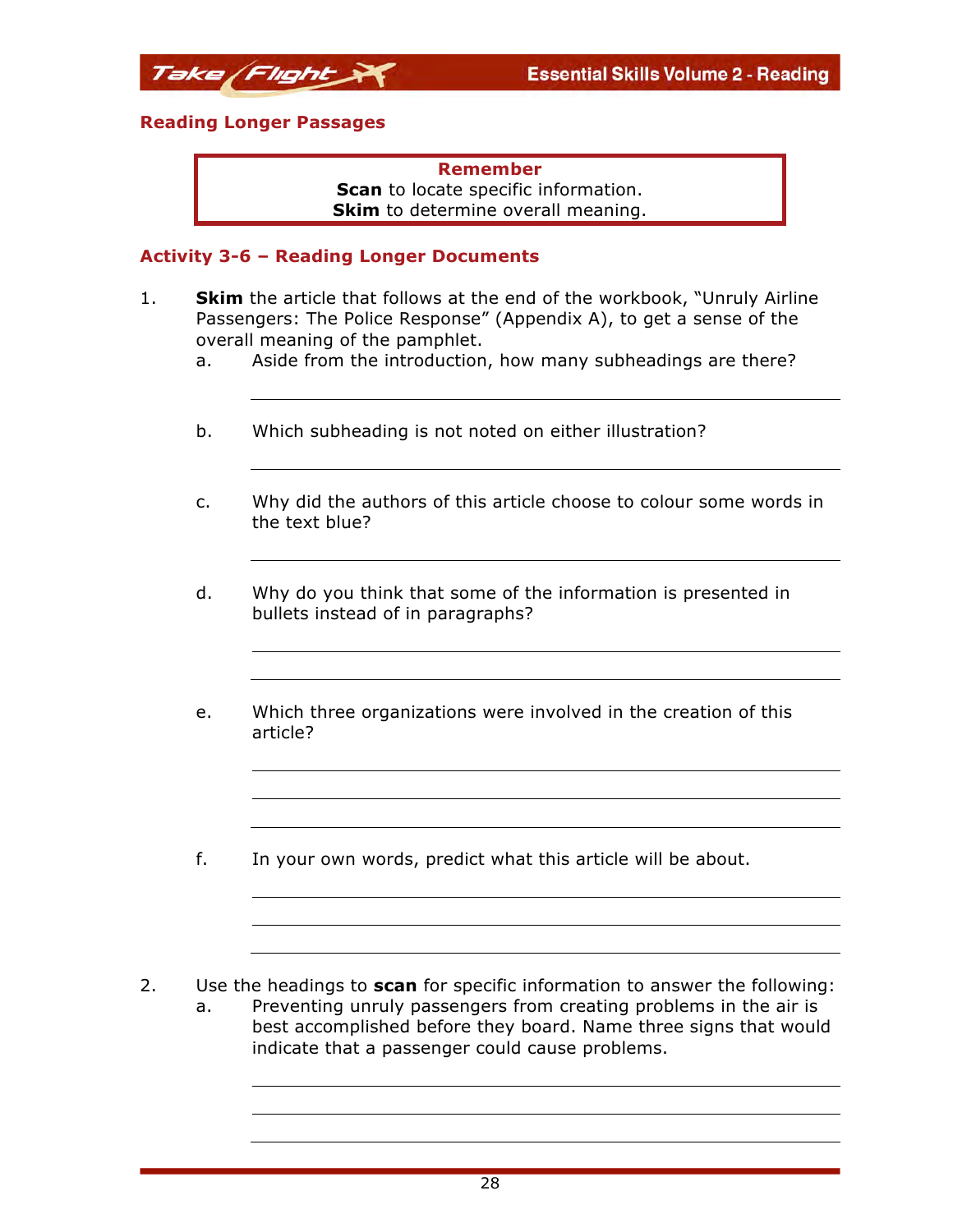b. Name one preventative measure that should be done only by a manager or supervisor.

Take Flight

- c. Name the two types of offences that the Criminal Code identifies.
- d. If an aircrew has to notify police on the ground that an incident is taking place, what are five pieces of information that would help the police respond in an appropriate way.

- e. What are the three main factors that determine whether or not the police will lay charges?
- f. If teachers wanted multiple copies of this pamphlet, where would they obtain them?
- g. There are basically three types of evidence. Which of the three is the best kind?
- h. If you had a question about unruly passengers that wasn't answered in this pamphlet, whom would you contact?

The **main ideas** of a passage are those notions that the author wishes to get across to the readers. The main ideas are like the skeleton of the piece, the bare bones. Details and examples are included to "flesh out" the writing so that the reader gets a complete picture.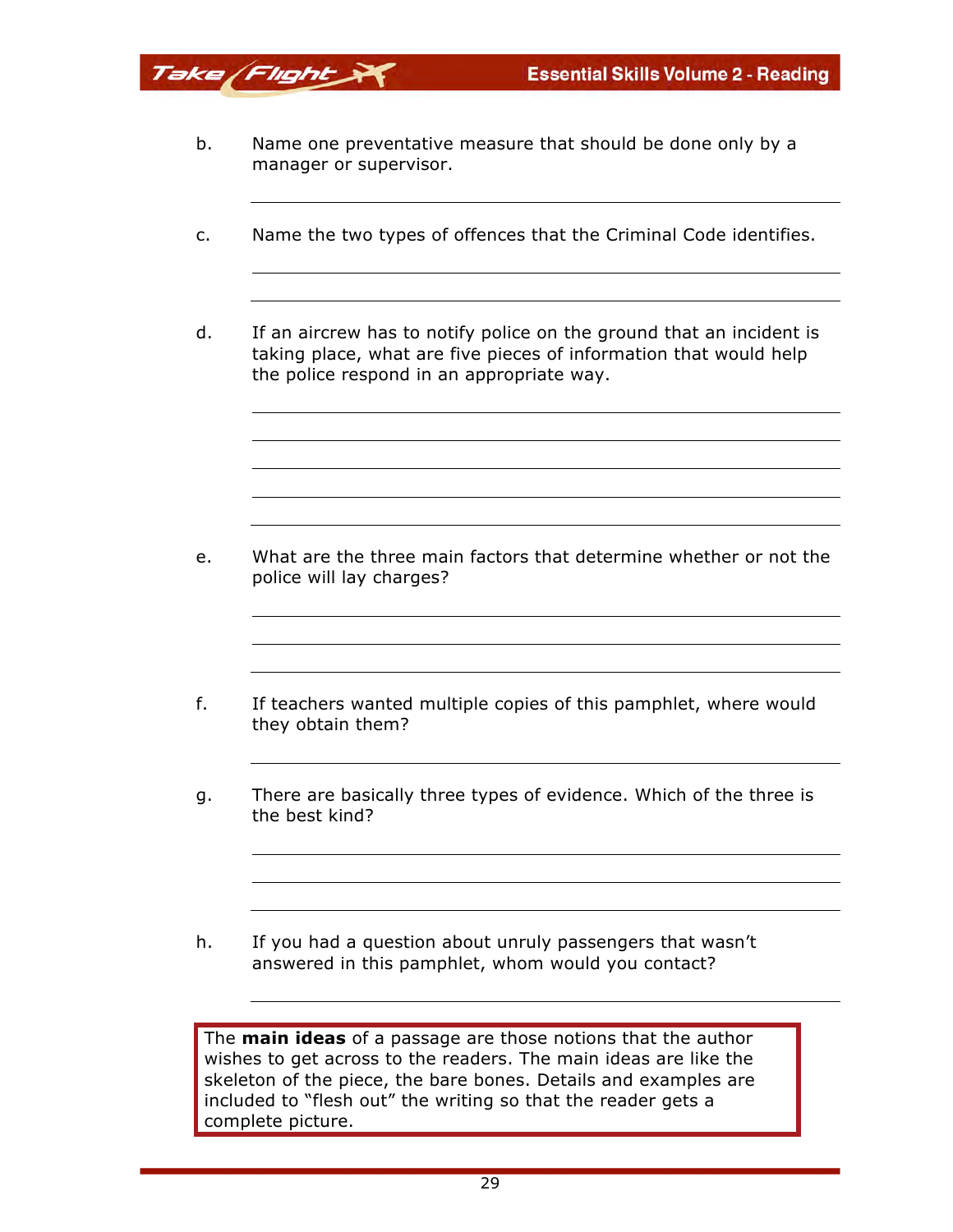| 3. | Read the entire article, and in your own words, state the main idea.                                                                                                                                                                                 |
|----|------------------------------------------------------------------------------------------------------------------------------------------------------------------------------------------------------------------------------------------------------|
|    |                                                                                                                                                                                                                                                      |
|    |                                                                                                                                                                                                                                                      |
| 4. | What is the main idea of the section called "Prevention-Keeping Trouble-<br>Makers on the Ground"?                                                                                                                                                   |
|    |                                                                                                                                                                                                                                                      |
| 5. | In the section called "Police Action", the main idea is about the<br>responsibilities that the police must assume. Name four of these<br>responsibilities.                                                                                           |
|    |                                                                                                                                                                                                                                                      |
|    | When readers make <b>inferences</b> , they are "reading between the<br>lines". Actually, readers are making an educated guess as to<br>what the author intends, based on the information they have<br>been given, as well as what they already know. |
| 6. | What do you <b>infer</b> from the fact that Transport Canada asked Peel<br>Regional Police and the Ottawa Police Service to participate in the writing<br>of this pamphlet?                                                                          |
|    |                                                                                                                                                                                                                                                      |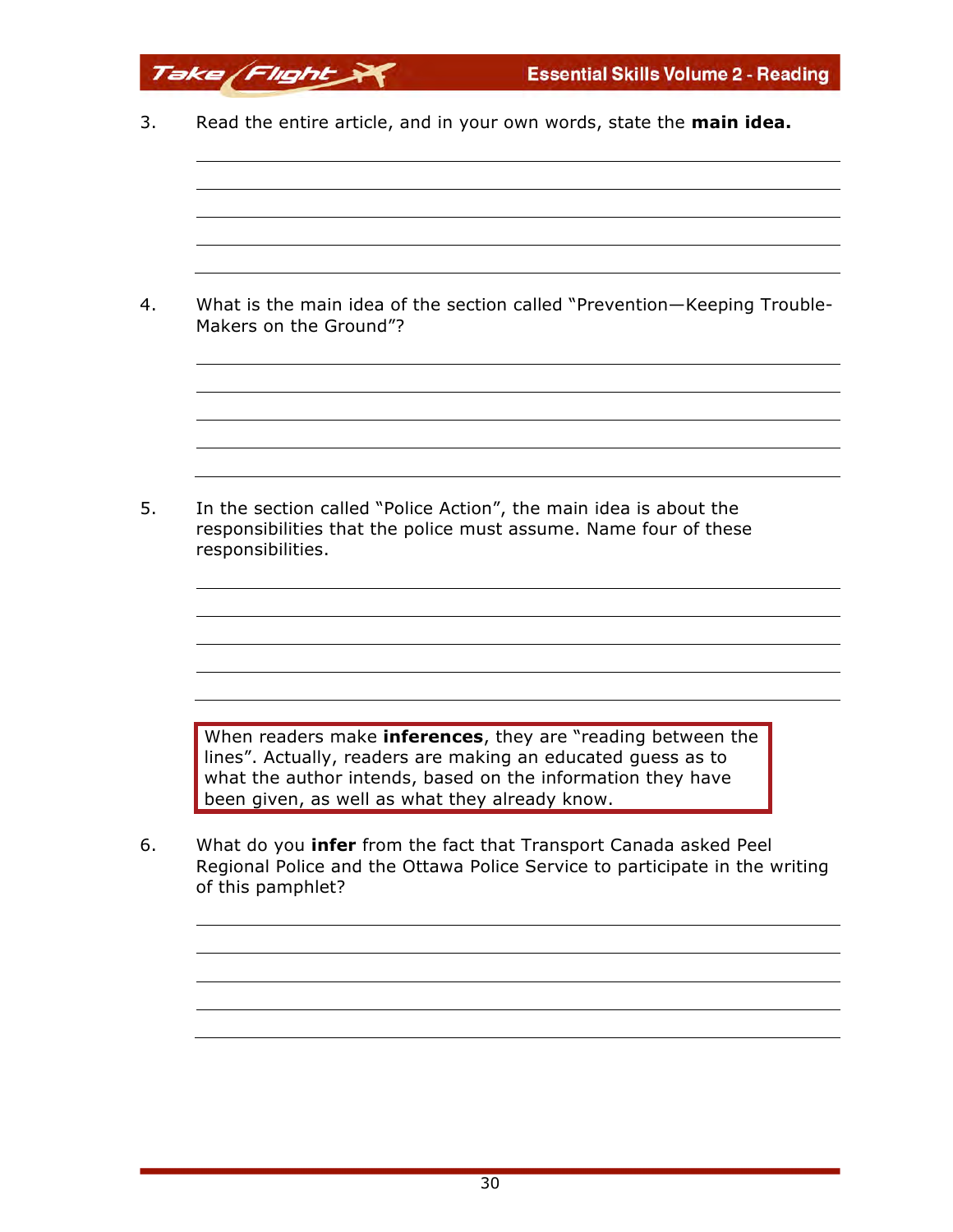7. In the section on "Personal Safety", some form of the word "reasonable" is used five times in thirteen lines. What can you **infer** from this repetition?

Take Flight

8. In the section on "Personal Safety", the authors have chosen to quote actual sections of the *Criminal Code*? What effect do you think this has on the value of the information on personal safety?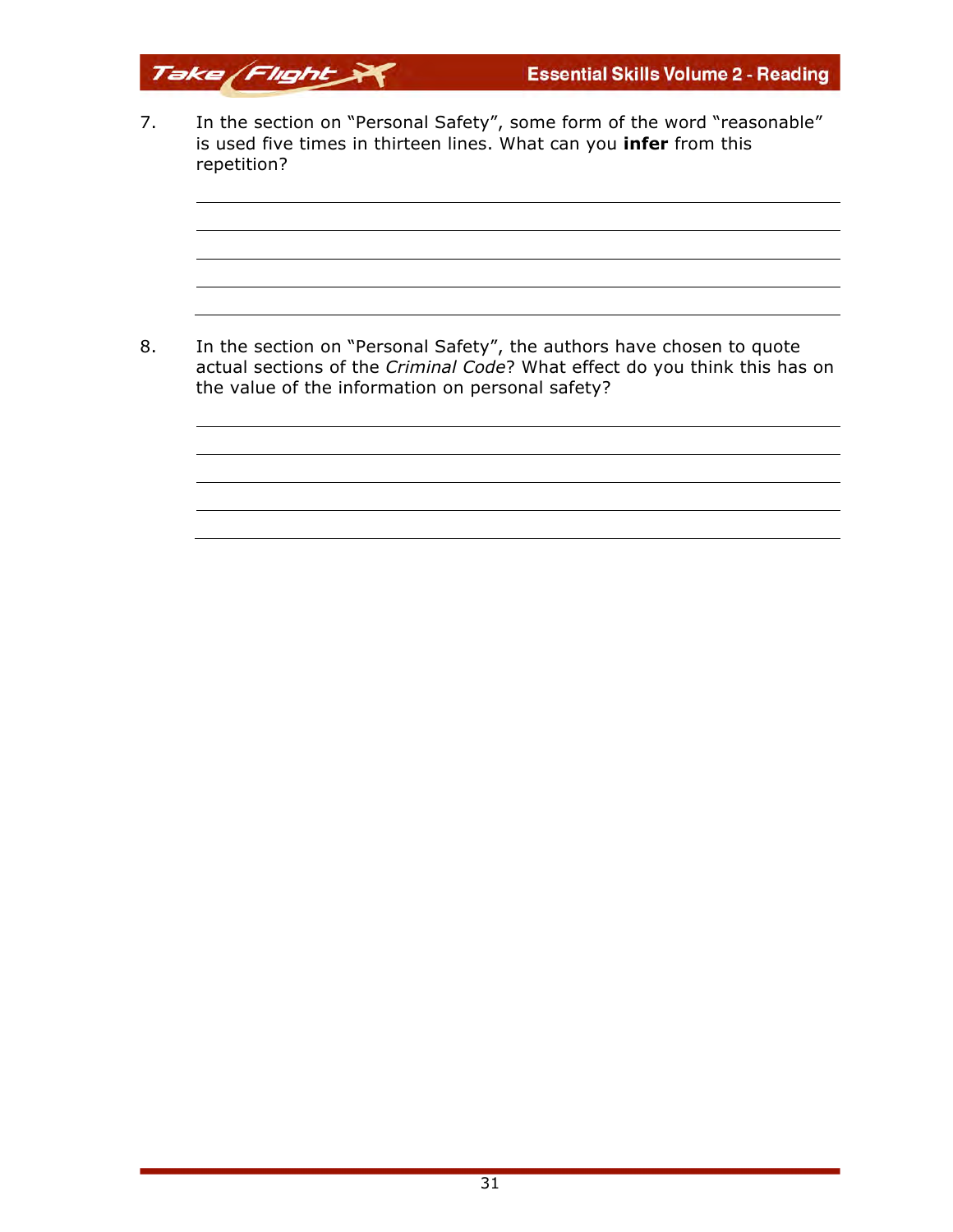## **Appendix A**

#### **Unruly Airline Passengers (TP 13734E)**

**The Police Response**

- **Dealing with an Incident**
- **Personal Safety**
- **Police Action**
- **The Law**
- **Evidence and Court**

#### **AN INFORMATION GUIDE FOR AIRLINE STAFF IN CANADA**

The purpose of this guide is to provide an outline for airline staff in Canada of the role of police and applicable laws and how police and airline staff can better work together to combat the incidence of unruly or violent passengers. The bottom line is that aircrew involved in unruly passenger incidents expect the police to do their part after the aircraft has landed. However, there are certain things that the police need in order to carry out their job as effectively as possible, and the onus is on the aircrew to help with this. This guide will hopefully explain why the police do certain things, how the aircrew can help, and what the aircrew can expect on board their aircraft if the police become involved.

#### **DEALING WITH AN INCIDENT**

Obviously the ideal situation is to prevent any on-board incidents in the first place by dealing with rowdy or intoxicated passengers prior to boarding or departure. Unfortunately this is not always the case, and flight crews occasionally find themselves having to deal with incidents while in flight. There's not much the police can do while the aircraft is airborne; therefore, crew members must rely on the resources they have on the aircraft.

Police stress here that the things to think about while the aircraft is still in flight are primarily methods to prevent the situation from escalating. What's the cause of the problem? Is there some way of removing the cause or moving the passenger? Crews should always be aware of the "What ifs" of the situation with regard to the safety of other passengers and crew members. At times, clear, concise direction to the culprit will suffice, while at other times showing calm restraint and composure may be the best method to de-escalate a volatile situation. We will touch on personal safety and the use of force later.

Gathering evidence is vital as many cases have failed in or have been withdrawn from court because of insufficient evidence. Start to gather evidence as soon as any incident begins to unfold. Jot down some notes about what was said, actions by the culprit and others, and who potential witnesses may be. The basic rule is record everything! This helps immensely at the end of a stressful flight when passengers are disembarking and the crew has various other tasks to perform. It's likely that important details may be forgotten when police arrive looking for the particulars if this has not been done. More about evidence later.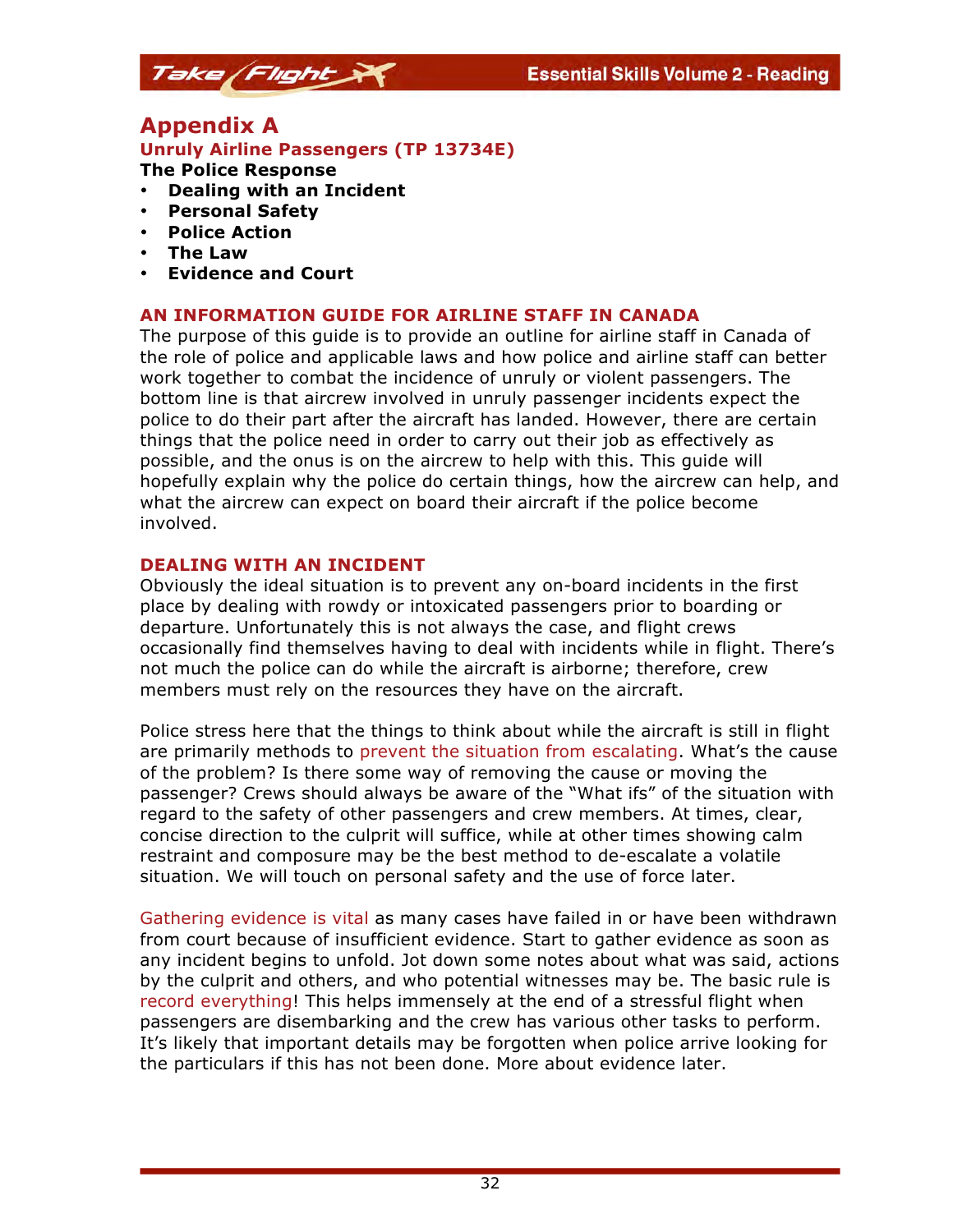The moment the aircrew decides that police action will be required, contact should be made with the arrival airport. This will give airport police time to meet the aircraft with a prepared and measured response. Some of the helpful information includes the following:

- Incident type (assault, smoking, violence)
- Number of persons involved (intoxicated, male/female)
- Weapons involved, if any
- Injuries or damage caused, if any
- Whether the incident has ended or is ongoing
- If possible, location on the aircraft of the culprit(s)
- If possible, name and description of culprit(s)

#### **PERSONAL SAFETY**

The safety of the aircraft, its passengers and crew are of primary importance. Most incidents of unruly behaviour are of relatively short duration and can usually be handled with verbal intervention by the crew. What about the situations that are protracted or become violent? What protection does the law provide crew members or other passengers if physical intervention is necessary?

Physical intervention in the confines of an airborne aircraft is obviously a last resort. Experience indicates, however, that it does occasionally happen. Here's what protection the law provides for all persons:

- Reasonable Force may lawfully be used to *stop* a criminal offence that is being committed or to *prevent* an offence from being committed. (Sections 25 & 27, Criminal Code)
- A crew member may arrest/restrain (and use *reasonable force*, if necessary) a person who is *caught* committing a criminal offence. (Section 494, Criminal Code)
- Any person(s) assisting (i.e., passengers) may also use *reasonable force* to arrest or to prevent a breach of the peace. (Sections 27 & 30, Criminal Code)
- Anyone may use as much force as is *reasonably necessary* to protect themselves, or others under their protection, from assault. (Section 34, Criminal Code)

As you can see, the law does allow for crew members or other passengers to use reasonable force (including restraints) to subdue assaultive or violent individuals. Police emphasize this is *recommended only as a very last resort*.

Whenever a passenger appears violent, mentally unstable or threatening, some of the more obvious tips include the following:

- Remove possible weapons from area (knives, bottles, etc.)
- Move vulnerable passengers from area (children, elderly)
- Solicit assistance from suitable voluntary passengers
- Keep the individual under watch at all times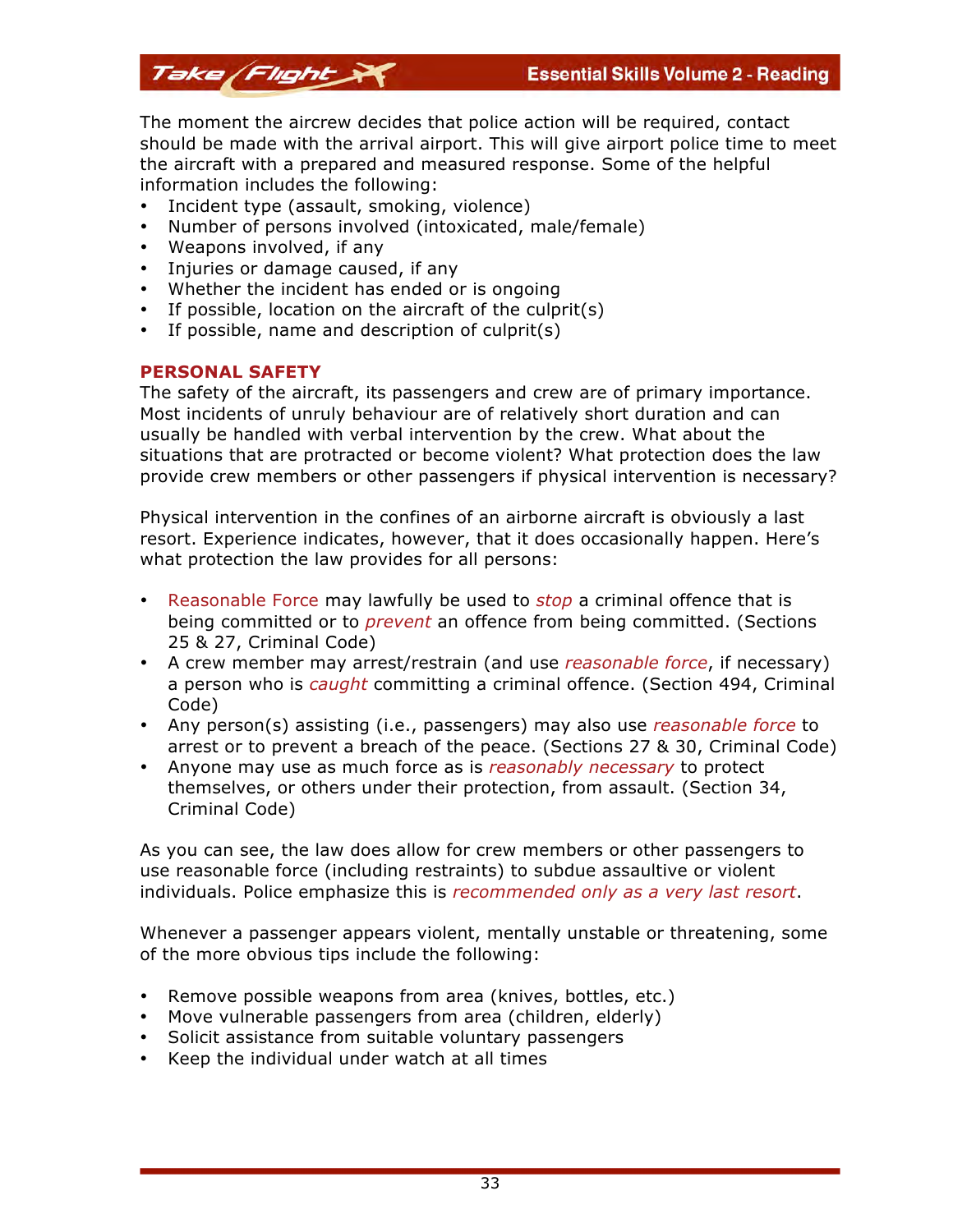

#### **POLICE ACTION**

The role of the police in incidents of unruly or violent passengers is two-fold. In the first instance, police will respond to meet the aircraft upon arrival, deal with the culprit(s) and gather all initial information available. Later, police will continue the investigation with follow-up contacts and interview witnesses who were not available upon arrival. When charges are laid, police will prepare the case for court, subpoena witnesses, and keep the parties involved up-to-date on the court process.

Initial police response: Police will probably advise the crew to keep the passengers seated if they have to board the aircraft. It is stressed that passengers will not be held up for long, but if a culprit passenger has to be removed the whole process will ultimately be quicker if passengers remain seated.

Officers will be looking for some basic information from a crew member as soon as the door is opened. This will help police decide whether to allow the culprit(s) to disembark normally or to escort them off the aircraft.

In order to ensure proper identification, officers will request that a crew member take them to the individual rather than having them wander around looking for a seat number. Crew members should also indicate potential witnesses to the officers, bearing in mind that once those passengers leave it is difficult to locate them.

Please be patient! It's understandable that this may be a hard request after a long, tiring flight. Police are sensitive to this, but ultimately a successful prosecution in court requires a methodical collection of information and evidence.

Follow-up: It is the responsibility of the police to lay charges, when appropriate, and prepare a case for court. The investigating officer will keep witnesses apprised of progress through the courts and the dates that witnesses may be required. Always get the name and telephone number of the officer for inquiries.

#### **THE LAW**

Canadian law, as it relates to incidents involving unruly airline passengers, is generally clear and comprehensive. Ultimately, the police decide whether to lay charges or make an arrest based on three main factors:

- Jurisdiction: where the offence took place or can be tried in court
- Type of offence: indictable (more serious) or summary (less serious) and
- Evidence: available evidence to support a charge

Jurisdiction: The Criminal Code allows police in Canada to deal with offences on board an aircraft by permitting the courts in any Canadian jurisdiction that the aircraft takes off from, lands at or flies over, to deal with charges laid as a result of offences on that aircraft while in Canadian airspace.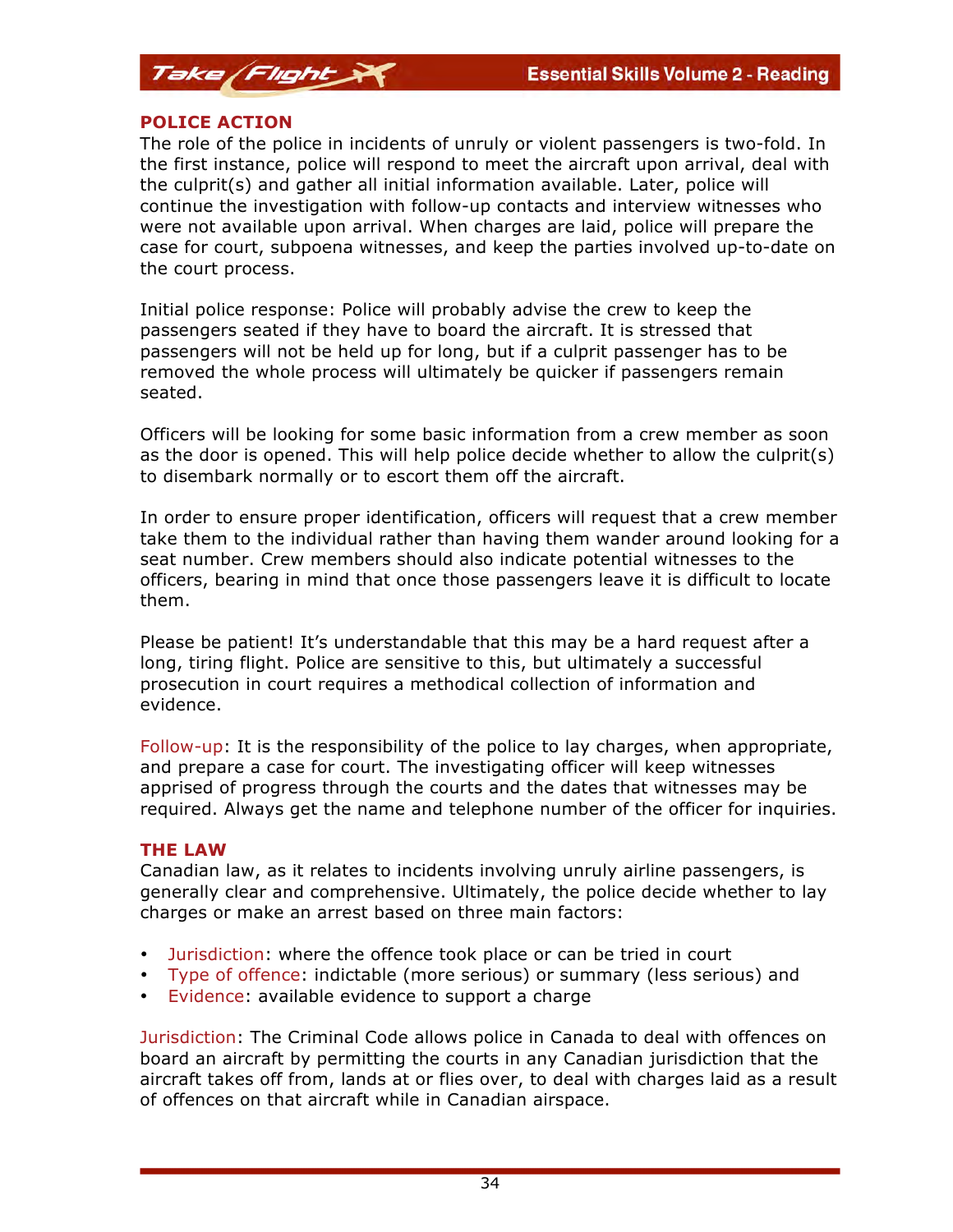This is fine for domestic flights, but what about flights in international territory? Generally speaking, the Criminal Code allows police and the courts to deal with indictable offences on board an aircraft in international territory if the aircraft lands in any Canadian jurisdiction or takes off from that jurisdiction. For instance, if a flight attendant is assaulted by a passenger over the Atlantic on a Toronto to London flight, the passenger may ultimately be charged by police in Toronto under Canadian law (or in London under UK law).

Police may arrest and charge any person when they have reasonable grounds to believe that person has committed an indictable offence. When it's a summary offence, a charge may still be laid, but unless the officers actually see the offence being committed they cannot make an arrest.

Types of offences: Criminal Code offences are basically broken down into two categories: indictable and summary. Some of the more common offences are listed below:

#### **Indictable (generally speaking, the more serious offences):**

- Assault, assault causing injuries, assault with a weapon, aggravated assault
- Uttering threats of death, to cause injury, or to damage property
- Mischief (damaging property or causing a loss of use or enjoyment of property)
- Interfering with transportation facilities
- Possession of offensive weapons

Take Flight

• Endangering the safety of an aircraft

#### **Summary (generally speaking, the less serious offences):**

- Causing a disturbance or indecent exhibition
- Smoking on board when prohibited
- Refusing to follow in-flight safety instructions
- Consuming own alcohol on board

Evidence: Before an officer can form the grounds that an offence has taken place, he/she must have detailed information about the incident. This information will initially come from a flight crew member or other victim. If charges are likely, the officers will want to take written statements from most witnesses. If vital witnesses, such as crew members or other potential passenger witnesses, leave the aircraft before police can speak with them, any resulting prosecution may be jeopardized.

#### **EVIDENCE AND COURT**

Evidence and court preparation are very important factors for the successful prosecution of criminal charges. It is also important that airline staff are aware of the process after an incident is over and the culprit has been taken away. Here are some of the more common questions regarding the process: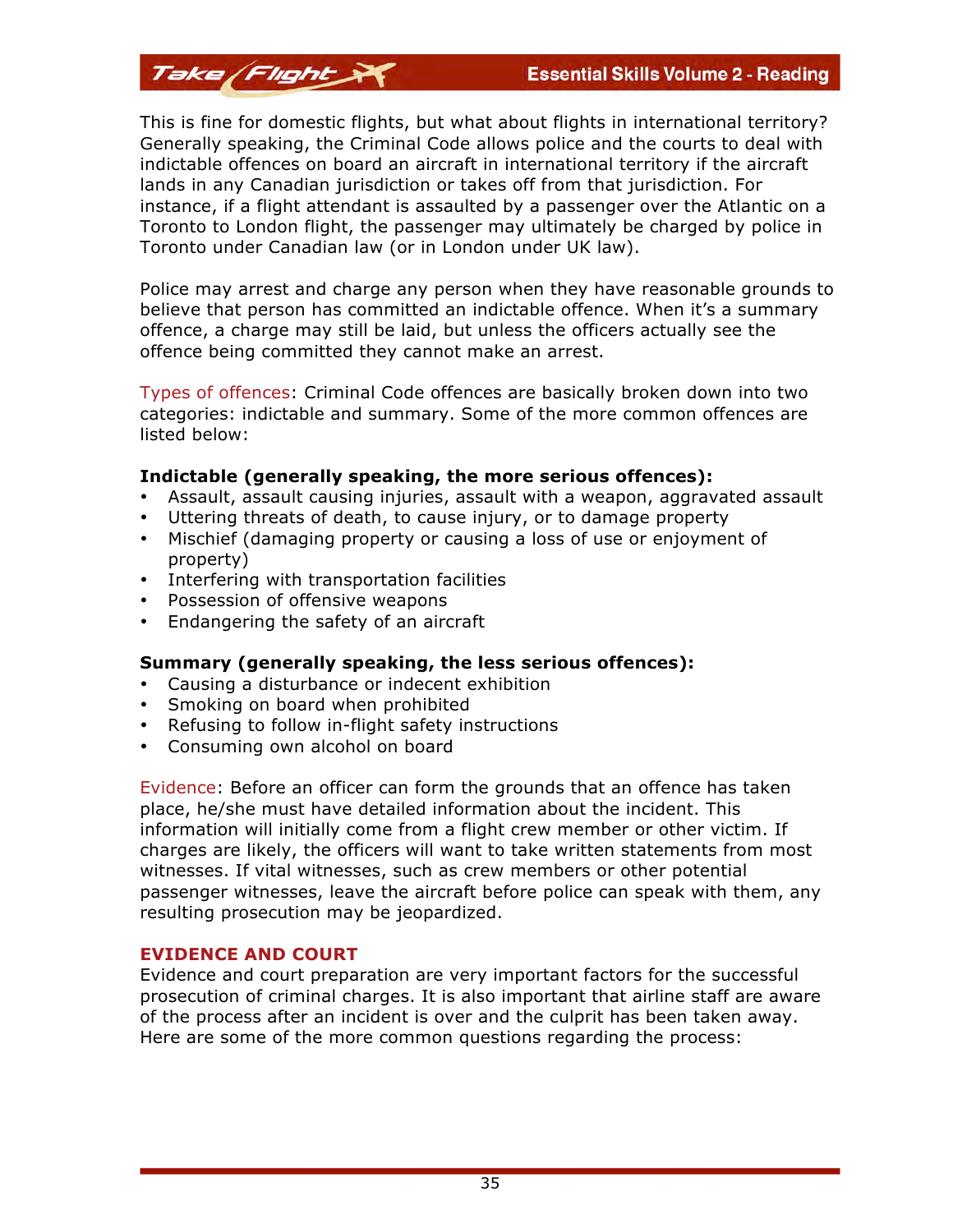#### What kind of evidence can I provide as a witness?

Evidence comes in all sorts of shapes and sizes, and all of it has a great effect on how the courts reach their decisions. There are basically three types of evidence:

- Circumstantial evidence: For example, you see a passenger leave a smokefilled washroom, but you didn't actually see the person smoking.
- Real evidence: For example, you see that passenger throw down a cigarette butt. If kept, this will be real evidence—something the court can actually see.
- Best evidence: You could describe the cigarette butt; however, your testimony will be given more weight if the court actually sees the evidence. That's the best evidence.

When testifying in court, witnesses will state what they personally observed and may be asked to repeat some of what they heard. Rather than relate that "He was rude or abusive," it would be much more helpful if the witness was able to repeat the exact or explicit words used.

Witnesses may be asked to testify some time after the event takes place, so it's important that the original notes made be kept. This will allow the witness to use the notes in court to refresh his/her memory for relevant details.

#### What will be expected of me once charges are laid?

If you are a victim or relevant witness, the only thing you may be asked to do is testify in court. Police should keep you apprised when charges are laid. Again, take note of the officer's name and contact number for your inquiries.

#### If I have to appear in court, when and where will it be?

When police lay charges, they are usually dealt with by a court of that same jurisdiction, regardless of where the offence actually occurred. For instance, even if an offence took place over Quebec, if the aircraft landed in Ottawa, the case will be heard in an Ottawa court. Often, cases take over a year to go through the courts; on occasion they are dealt with quickly and without the necessity of a trial.

#### **PREVENTION—KEEPING TROUBLE-MAKERS ON THE GROUND**

Clearly identifying and dealing with potential troublesome passengers prior to boarding is the ideal situation. Although this is not always possible since many don't act up until later in the flight, all staff should be alert when dealing with boarding passengers: remember, intervention is much easier on the ground. Here are some tips: